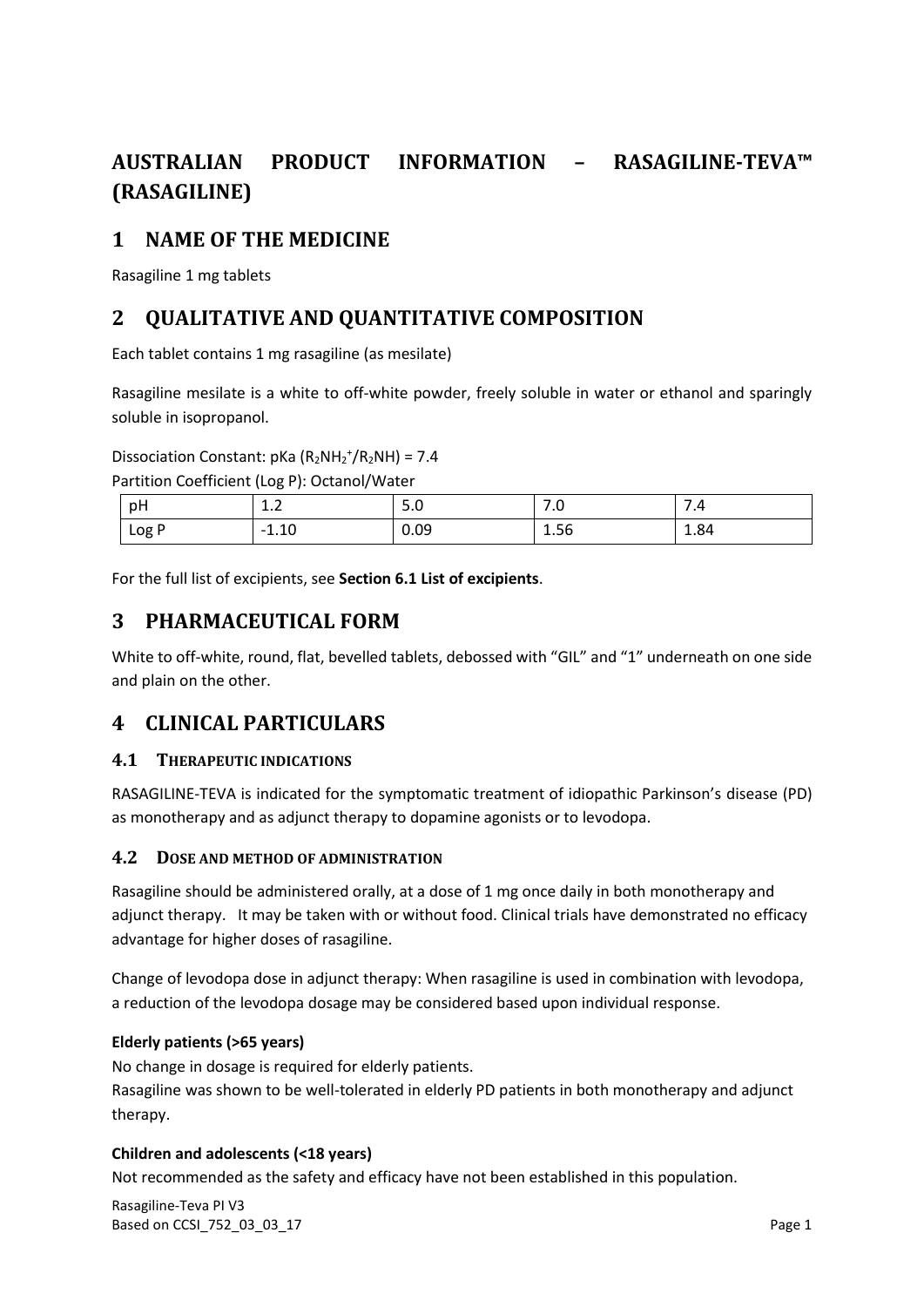#### **Patients with hepatic impairment**

Rasagiline should not be used in patients with hepatic insufficiency (**see Section 4.3**).

#### **Patients with renal impairment**

No change in dosage is required for moderate renal impairment.

### **4.3 CONTRAINDICATIONS**

Rasagiline is contraindicated for use in patients who have demonstrated hypersensitivity to rasagiline or tablet excipients.

Concomitant treatment with monoamine oxidase inhibitors (MAOIs) should be avoided (**see Section 4.5**). At least 14 days should elapse between discontinuation of rasagiline and initiation of treatment with MAO inhibitors.

Concomitant treatment with pethidine should be avoided (**see Section 5.4**). At least 14 days should elapse between discontinuation of rasagiline and initiation of treatment with pethidine.

Concomitant treatment with tramadol, tapentadol, methadone, dextropropoxyphene, dextromethorphan and St John's wort should be avoided.

Concomitant administration of rasagiline with ciprofloxacin and other potent CYP1A2 inhibitors should be avoided (**see Section 4.5**).

Hepatic impairment (**see Sections 4.2 and 5.2**).

#### **4.4 SPECIAL WARNINGS AND PRECAUTIONS FOR USE**

#### **Serotonin Syndrome**

Severe CNS toxicity associated with hyperpyrexia has been reported with the combined treatment of an antidepressant e.g. selective serotonin reuptake inhibitors (SSRIs), serotonin-noradrenaline reuptake inhibitors (SNRIs), tricyclic antidepressants, tetracyclic antidepressants, and a non-selective MAOI (e.g. phenelzine, tranylcypromine) or selective MAO-B inhibitors, such as selegiline and rasagiline. These adverse reactions are often described as 'serotonin syndrome' which can result in death. In the postmarketing period, non-fatal cases of serotonin syndrome have been reported in patients treated with antidepressants concomitantly with rasagiline.

The symptoms of serotonin syndrome have included behavioural and cognitive/mental status changes (e.g. confusion, hypomania, hallucinations, agitation, delirium, headache and coma), autonomic effects (e.g. syncope, shivering, sweating, high fever/hyperthermia, hypertension, tachycardia, nausea, diarrhoea), and somatic effects (e.g. muscular rigidity, myoclonus, muscle twitching, hyperreflexia manifested by clonus and tremor).

## **Risk for Hypertensive Crisis and Nonselective Monoamine Oxidase Inhibition above the recommended dose**

RASAGILINE-TEVA is a selective inhibitor of monoamine oxidase (MAO)-B at the recommended doses of 1mg daily. RASAGILINE-TEVA should not be used at daily doses exceeding 1mg/day because of the risks of hypertensive crisis and other adverse reactions associated with nonselective inhibition of MAO.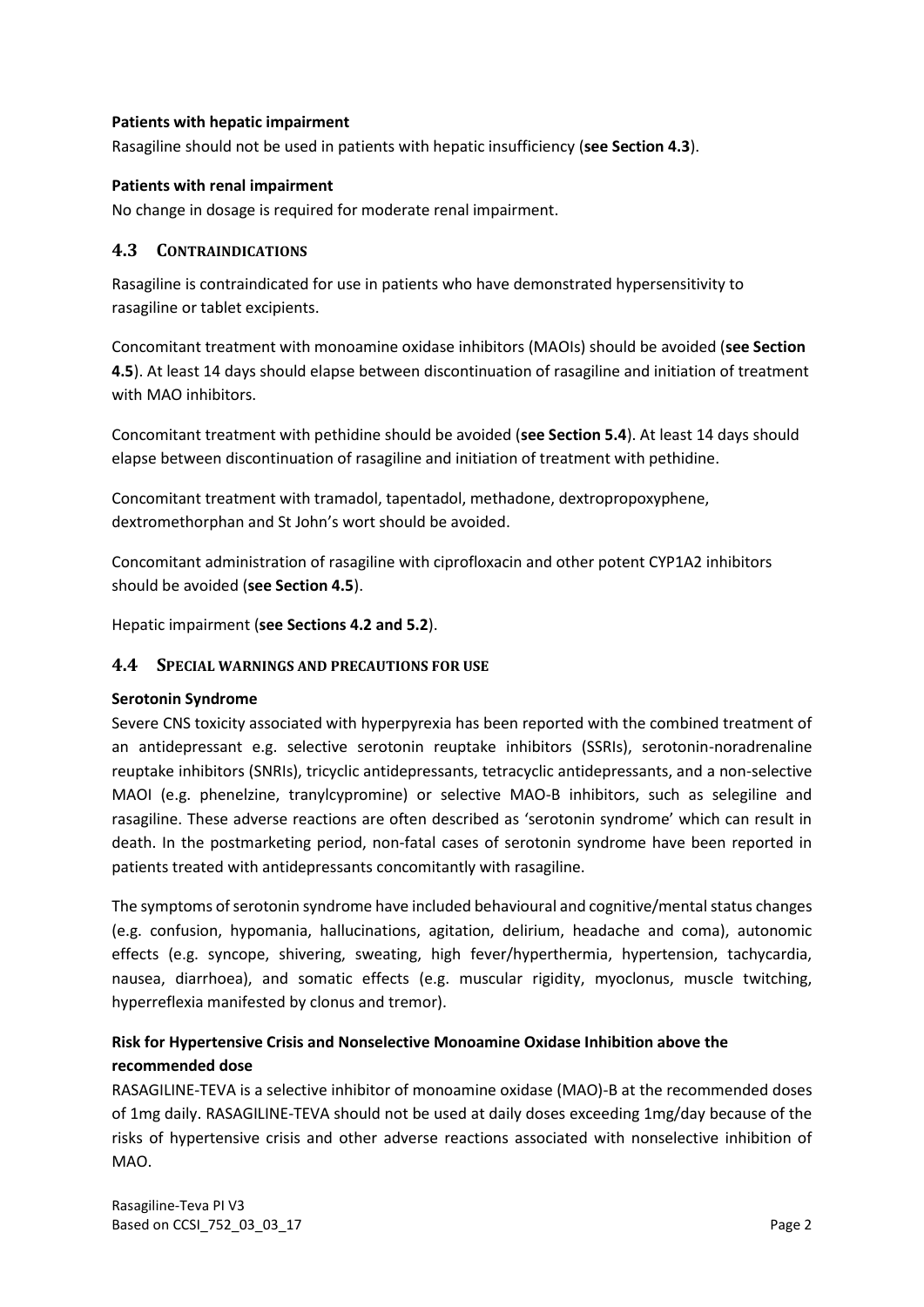Dietary tyramine restriction is not ordinarily required with ingestion of most foods and beverages that may contain tyramine, during treatment with recommended doses of RASAGILINE-TEVA. However, certain foods (e.g., aged cheeses) may contain very high amounts of tyramine and could potentially cause a hypertensive "cheese" reaction in patients taking RASAGILINE-TEVA even at the recommended doses due to mild increased sensitivity to tyramine. Patients should be advised to avoid foods (e.g., aged cheese) containing a very large amount of tyramine while taking recommended doses of RASAGILINE-TEVA because of the potential for large increases in blood pressure.

Selectivity for inhibiting MAO-B diminishes in a dose-related manner as the dose is progressively increased above the recommended daily doses.

There were no cases of hypertensive crisis in the clinical development program associated with 1 mg daily rasagiline treatment, in which most patients did not follow dietary tyramine restriction. In addition, the results of five tyramine challenge studies in volunteers and PD patients exposed to high to very high doses of dietary tyramine, indicate that rasagiline can ordinarily be used safely without dietary tyramine restrictions.

Very rare cases of hypertensive crisis have been reported in the post-marketing period in patients after ingesting unknown amounts of tyramine-rich foods while taking recommended doses of rasagiline.

#### **Excessive daytime sleepiness (EDS) and sudden sleep onset (SOS) episodes**

Rasagiline may cause daytime drowsiness, somnolence, and occasionally (especially if used with other dopaminergic medications), falling asleep during activities of daily living. Patients must be informed of this and advised to exercise caution while driving or operating machines during treatment with rasagiline. Patients who have experienced somnolence and/or an episode of sudden sleep onset must refrain from driving or operating machines (**see section 4.7**).

#### **Dyskinesia Due to Levodopa Treatment**

When used as an adjunct to levodopa, rasagiline may potentiate dopaminergic side effects and may therefore exacerbate pre-existing dyskinesia (dyskinesia occurred in 10.3% of 380 patients treated with 1 mg rasagiline and 6.4% of 388 patients treated with placebo). Decreasing the dose of levodopa may ameliorate this side effect.

#### **Postural Hypotension**

Dopaminergic therapy in Parkinson's disease patients has been associated with postural hypotension. When used as monotherapy, postural hypotension was reported as an adverse event in 2.7 % of 149 patients treated with 1 mg rasagiline and 4.6 % of 151 patients treated with placebo. In the monotherapy trial, postural hypotension did not lead to drug discontinuation and premature withdrawal from clinical trials in the rasagiline treated patients or the placebo treated patients. When used as an adjunct to levodopa, postural hypotension was reported as an adverse event in 4.7% of 380 patients treated with 1 mg rasagiline and 1.3% of 388 patients treated with placebo. Postural hypotension led to drug discontinuation and premature withdrawal from clinical trials in 2 (0.5 %) of the rasagiline treated patients, and none of the placebo treated patients.

When used as an adjunct therapy to dopamine agonists, orthostatic hypotension was reported in 3.1% of patients treated with 1 mg rasagiline and in 0.6% of patients treated with placebo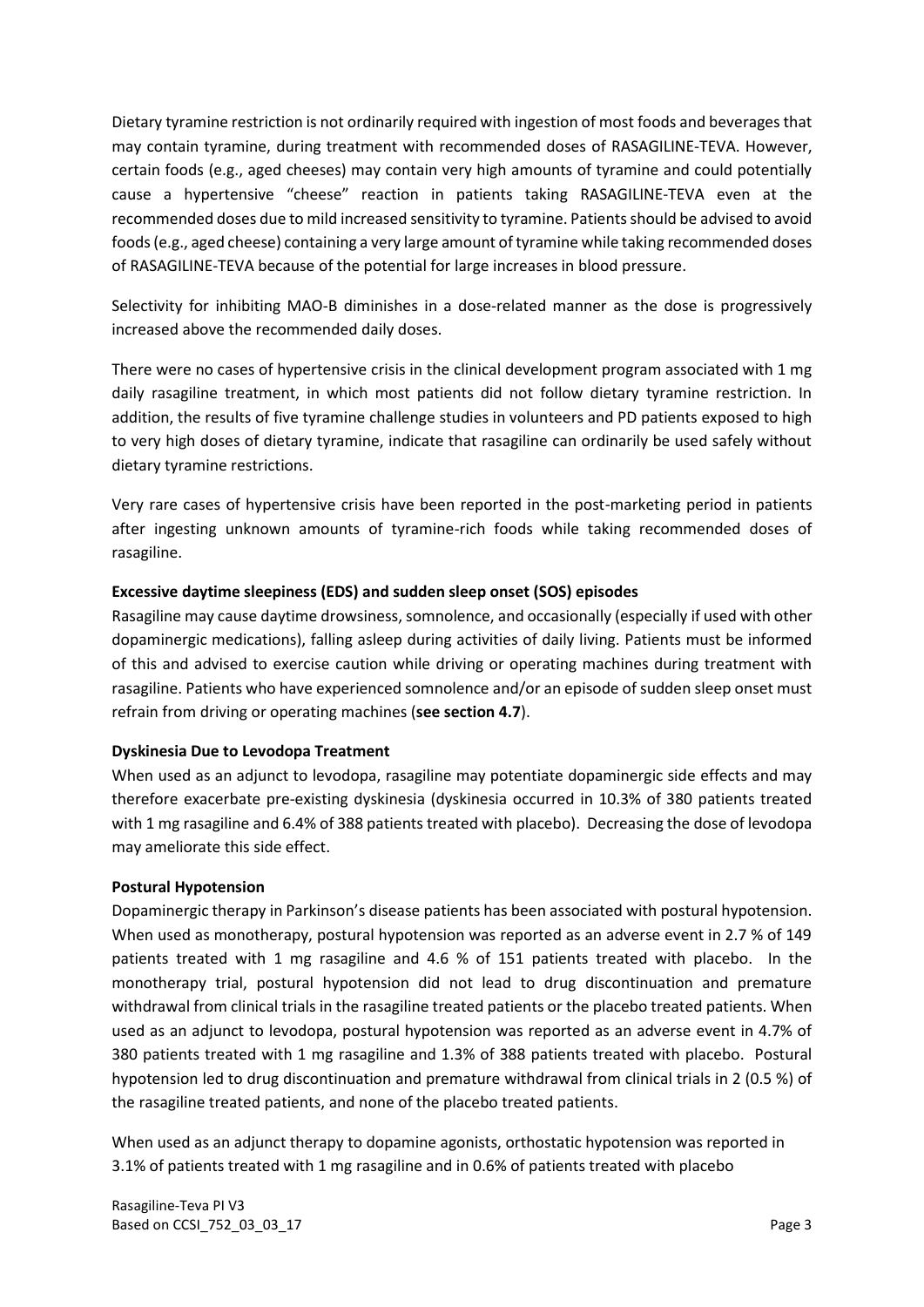Clinical trial data suggest that postural hypotension occurs most frequently in the first two months of rasagiline treatment and tends to decrease over time.

There have been reports of hypotensive effects when rasagiline is taken concomitantly with levodopa. Patients with Parkinson's disease are particularly vulnerable to the adverse effects of hypotension due to existing gait issues.

#### **Hallucinations**

Dopaminergic therapy in Parkinson's disease patients has been associated with hallucinations. When used as monotherapy, hallucinations were reported as an adverse event in 1.3 % of 149 patients treated with 1 mg rasagiline and in 0.7 % of 151 patients treated with placebo. In the monotherapy trial, hallucinations led to drug discontinuation and premature withdrawal from clinical trials in 2 (1.3 %) of the 1 mg rasagiline treated patients and in none of the placebo treated patients. When used as an adjunct to levodopa, hallucinations were reported as an adverse event in 2.9% of 380 patients treated 1 mg/day rasagiline and 2.1% of 388 patients treated with placebo. Hallucinations led to drug discontinuation and premature withdrawal from clinical trials in 2 (0.5 %) patients treated with rasagiline 1 mg/day and in 1 (0.3 %) of the placebo treated patients.

When used as an adjunct to dopamine agonists, hallucinations were reported as an adverse reaction in 1.2% of patients treated with 1 mg/day rasagiline and 1.8% of patients treated with placebo. Hallucinations led to drug discontinuation and premature withdrawal from the clinical trial in 0.6% of patients treated with 1 mg/day rasagiline and in none of the placebo-treated patients.

#### **Impulse control disorders**

Impulse control disorders (ICDs) can occur in patients treated with dopamine agonists and/or dopaminergic treatments. Similar reports of ICDs have also been received post-marketing with rasagiline. Patients should be regularly monitored for the development of impulse control disorders. Patients and carers should be made aware of the behavioural symptoms of impulse control disorders that were observed in patients treated with rasagiline, including cases of compulsions, obsessive thoughts, pathological gambling, increased libido, hypersexuality, impulsive behaviour and compulsive spending or buying.

#### **Melanoma**

During the entire development program, the rate of melanoma in rasagiline treated patients was 7.2 cases/1000 person years (17 melanomas in 2363 person years). After the sixth case of melanoma was detected in the rasagiline development program, subjects in ongoing studies were screened for melanoma through a skin examination every three months, which is likely to have increased the number of melanomas detected. During the placebo-controlled trial portion of the rasagiline development program, melanomas occurred in rasagiline treated subjects at a rate of 11.6 cases/1000 person years (4 melanomas in 344 person years) and in placebo treated subjects at a rate of 4.8 cases/1000 person years (1 melanoma in 210 person years).

For the subjects treated with rasagiline, median duration of treatment until melanoma diagnosis was 15.6 months (mean 22.9 months), with a range of 2 to 54 months. Five of the melanomas were in patients who received rasagiline only and 12 were in patients who received rasagiline and levodopa (in most cases also additional dopaminergic therapy). There was no increased incidence of melanomas observed in rasagiline clinical trial with increased extent of exposure over time.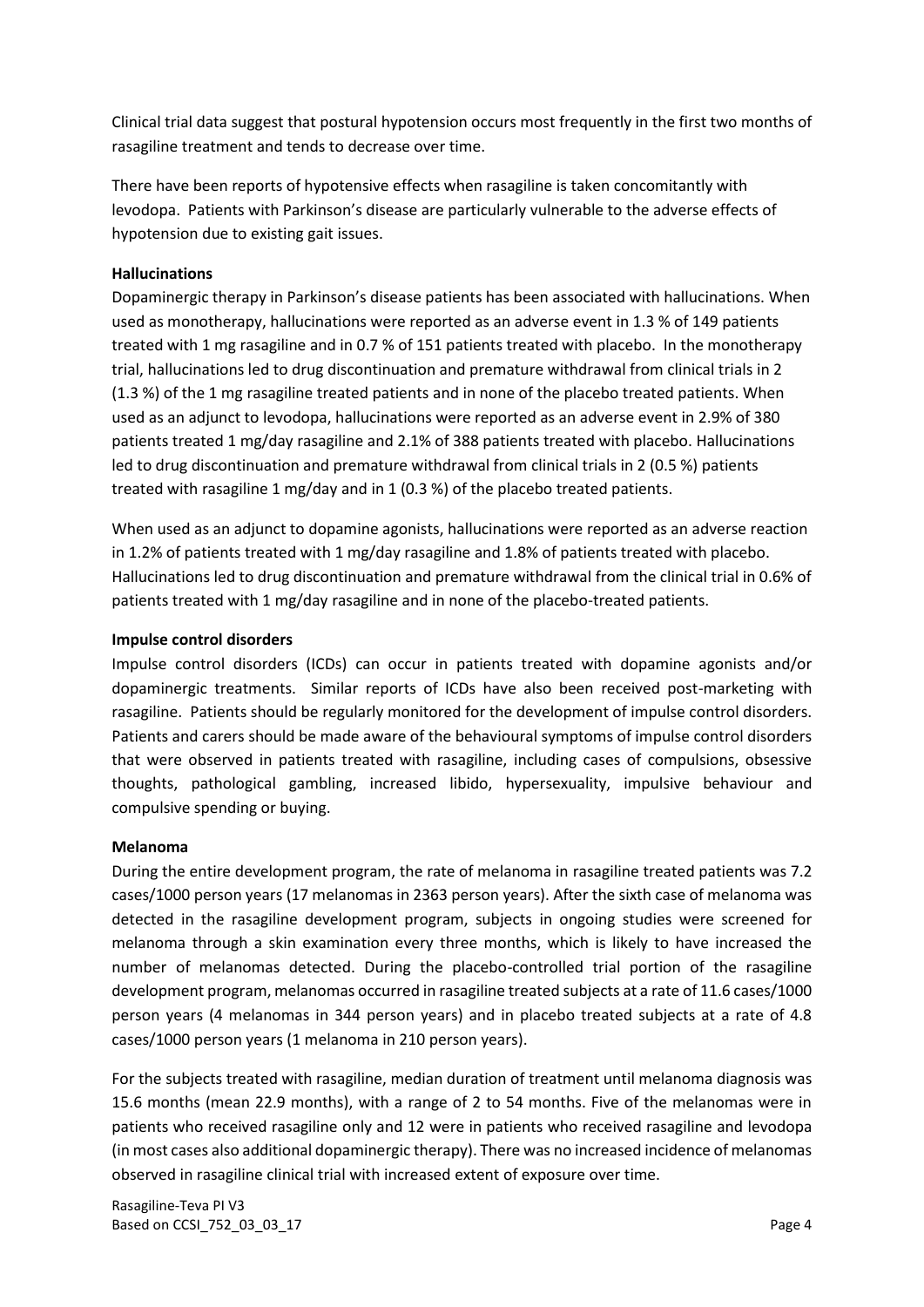Epidemiologic studies of Parkinson disease patients demonstrate higher rates of melanoma in such patients than in the general population (perhaps 2- to 4-fold higher). In addition, two epidemiological cohort studies that assessed the prevalence of melanoma in PD patients (studies conducted in: North American n = 2106, in which a total of 24 melanomas were detected, prevalence 1.1%, and Israel: n = 1395, in which 10 melanomas were detected, prevalence 0.7% have shown that the prevalence of melanoma in PD patients is substantially higher (as compared to other data sources of the general population).

A retrospective cohort study showed an increased risk of melanoma in new users of rasagiline treatment compared with new users of non-rasagiline treatment. The study showed a possible increased risk in patients with longer duration of rasagiline exposure and / or with the higher cumulative dose of rasagiline. These results should be interpreted with caution because of potential biases. These include differences in patient characteristics and medical conditions, potential surveillance bias and unmeasured confounders (relating to PD duration, disease severity, certain genetic abnormalities, family history, exposure to UV radiation, smoking, obesity, education, and income). Any suspicious skin lesion should be evaluated by a specialist.

The relationships between Parkinson's disease, its treatments, and melanoma are not completely understood. Until the melanoma risk associated with Parkinson's disease and/or dopaminergic therapy (including rasagiline) is better understood, it is recommended that Parkinson's disease patients, including those being treated with rasagiline, should undergo periodic examination of the skin.

Patients are advised to seek immediate medical review if a new or changing skin lesion is identified between periodic skin examinations.

#### **Tyramine/rasagiline interaction**

MAO in the gastrointestinal tract and liver (primarily type A) is thought to provide vital protection from exogenous amines (e.g., tyramine) that have the capacity, if absorbed intact, to cause a "hypertensive crisis," the so-called "cheese reaction". If large amounts of certain exogenous amines (e.g., from fermented cheese, herring, over-the-counter cough/cold medications) gain access to the systemic circulation because MAO-A has been inhibited, they cause release of noradrenaline which may result in a rise in systemic blood pressure. MAOIs that selectively inhibit MAO-B are largely devoid of the potential to cause tyramine-induced hypertensive crisis.

Results of a special tyramine challenge study indicate that rasagiline is selective for MAO-B at recommended doses and can ordinarily be used without dietary tyramine restriction. However, certain foods (e.g., aged cheeses) may contain very high amounts of tyramine and could potentially cause a hypertensive cheese reaction in patients taking rasagiline due to mild increased sensitivity to tyramine. Patients should be advised to avoid foods (e.g., aged cheese) containing a very large amount of tyramine while taking recommended doses of rasagiline because of the potential for large increases in blood pressure. Selectivity for inhibiting MAO-B diminishes in a dose-related manner as the dose is progressively increased above the recommended daily doses.

There were no cases of hypertensive crisis in the clinical development program associated with 1 mg daily rasagiline treatment, in which most patients did not follow dietary tyramine restriction. Despite the selective inhibition of MAO-B at recommended doses of rasagiline, there have been postmarketing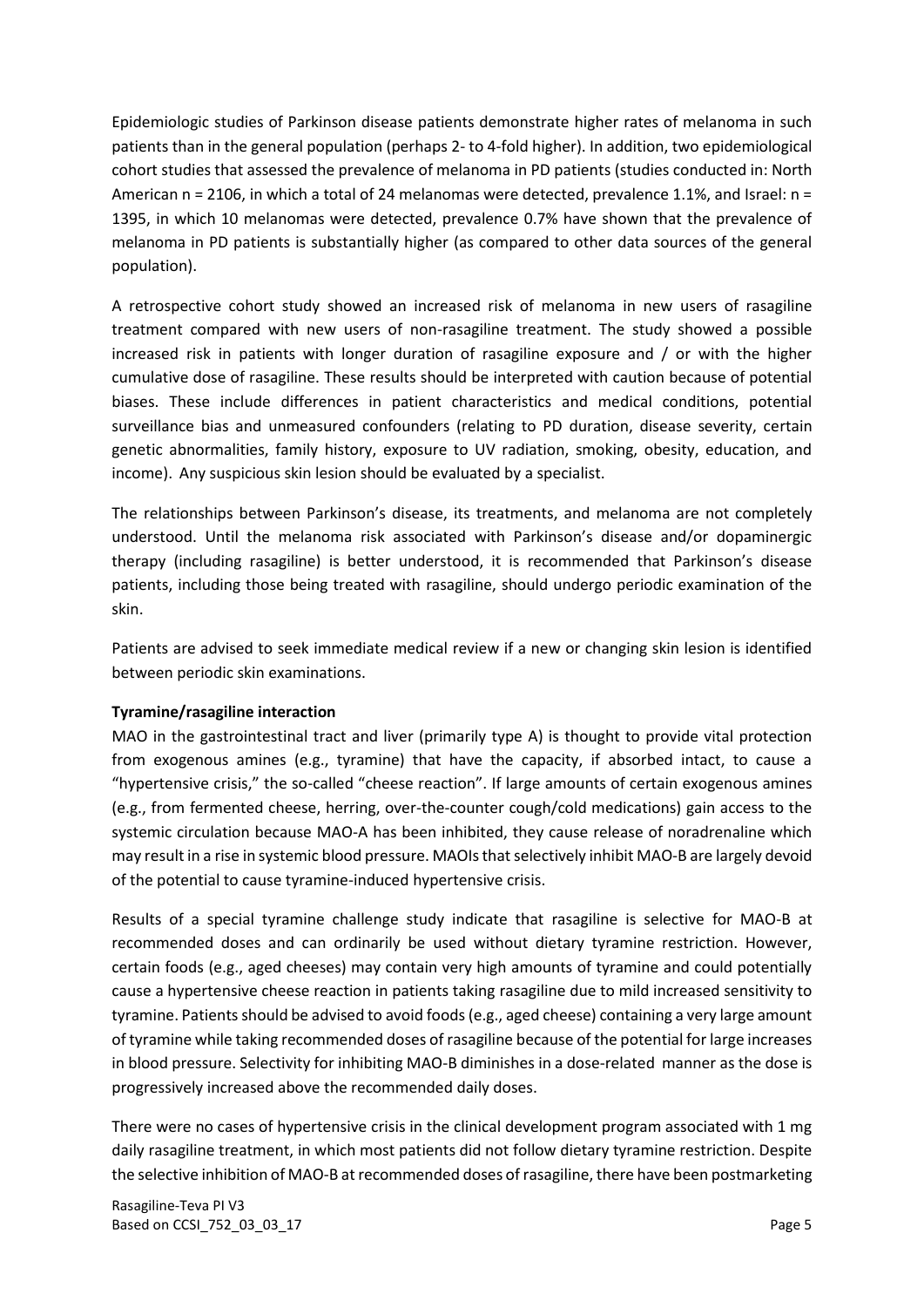reports of patients who experienced significantly elevated blood pressure (including very rare cases of hypertensive crisis) after ingestion of unknown amounts of tyramine-rich foods while taking recommended doses of rasagiline.

#### **Concomitant illnesses**

During the rasagiline development program patients with concomitant illnesses (such as cardiovascular, gastrointestinal) and with new or deteriorating concomitant illnesses were allowed to participate or continue the study.

#### **Use in hepatic impairment**

Rasagiline plasma concentration may increase (up to 2 and 7 fold) in patients with mild (Child-Pugh score 5-6) and moderate (Child-Pugh score 7-9) insufficiency respectively. Therefore, rasagiline should not be used in patients with any degree of hepatic insufficiency (**see Section 4.3**).

#### **Use in renal impairment**

No data available. Refer to **Section 5.2.**

#### **Use in the elderly**

No data available. Refer to **Section 5.2.**

#### **Paediatric Use**

No data available.

#### **Effects on Laboratory Tests**

No data available.

#### **4.5 INTERACTIONS WITH OTHER MEDICINES AND OTHER FORMS OF INTERACTIONS**

MAO Inhibitors: Rasagiline should not be administered concomitantly with other MAO inhibitors whether used as antidepressants, for the treatment of Parkinson's disease, or for any other indication as there may be a risk of non-selective MAO inhibition that may lead to hypertensive crisis (**see Section 4.3**). At least 14 days should elapse between discontinuation of rasagiline and initiation of treatment with MAO inhibitors

#### **Medicinal and natural products without prescription which have MAOI activity**

Rasagiline should not be administered concomitantly with non-prescription medicines which have MAOI activity (e.g. St. John's Wort) (**see Section 4.3**).

#### **Pethidine**

The concomitant administration of rasagiline and pethidine is contraindicated (**see Section 4.3**). Serious adverse events have been reported with the concomitant use of pethidine and MAO inhibitors including selective MAO B inhibitors. At least 14 days should elapse between discontinuation of rasagiline and initiation of treatment with pethidine.

#### **Fluoxetine and fluvoxamine**

Rasagiline-Teva PI V3 Based on CCSI\_752\_03\_03\_17 **Page 6** The concomitant use of the SSRIs fluoxetine and fluvoxamine should be avoided. The concomitant use of rasagiline and fluoxetine should be avoided due to the long pharmacodynamic half-life of rasagiline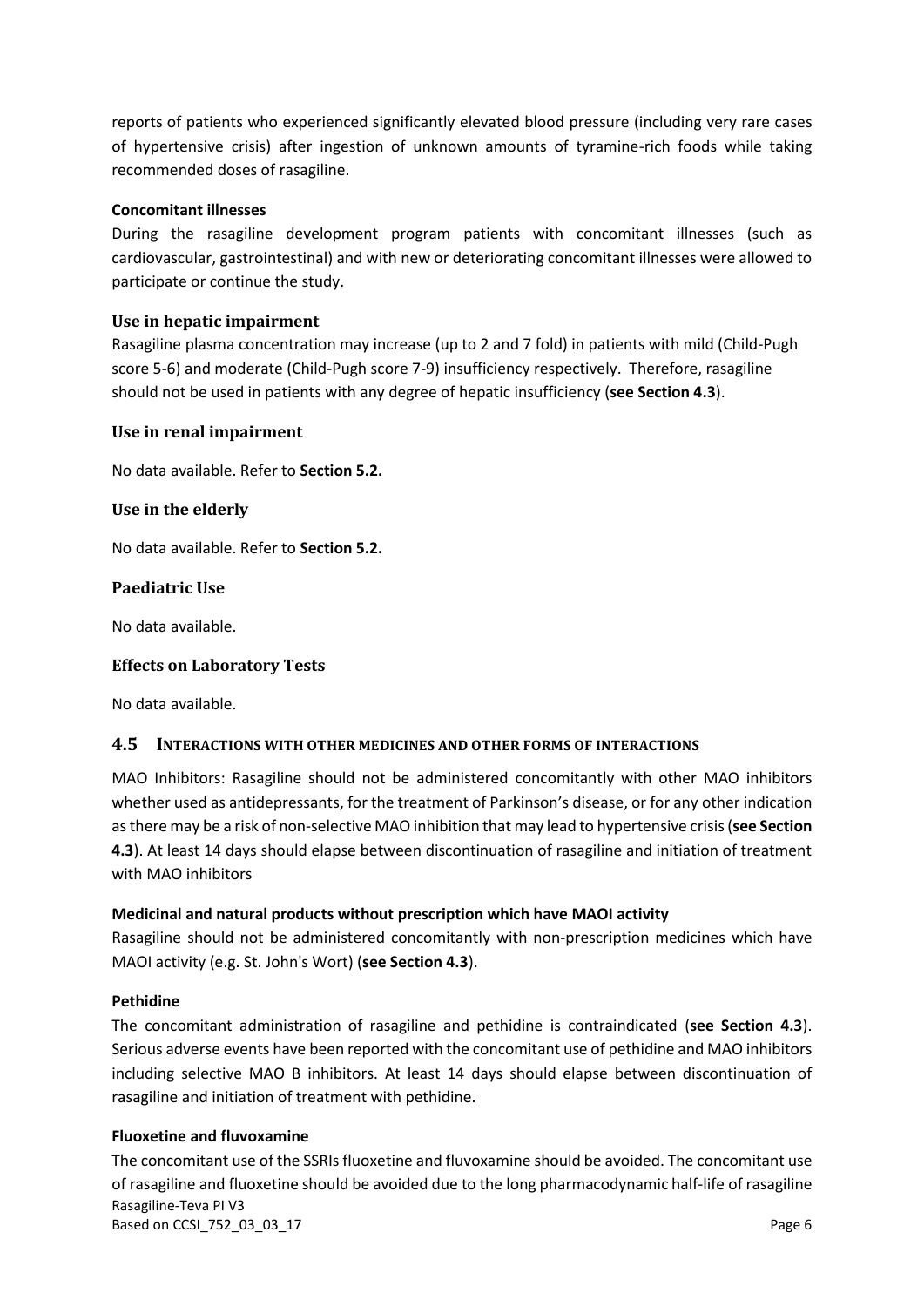and the long pharmacokinetic half-lives of fluoxetine and its active metabolite. The concomitant use of rasagiline and fluvoxamine should be avoided as it is also metabolized by CYP1A2. At least five weeks (approximately 5 half-lives) should elapse between discontinuation of fluoxetine and initiation of treatment with rasagiline. At least 14 days should elapse between discontinuation of rasagiline and initiation of treatment with fluoxetine or fluvoxamine.

#### **Serotonergic drugs**

During the rasagiline development program there were no cases of the serotonin syndrome. Treatment with serotonergic drugs in patients primarily with psychiatric illness, taken alone or in combination with other drugs such as MAOIs, has been uncommonly associated with symptoms of myoclonus, tremor, confusion, restlessness, ataxia and hyperreflexia. While usually short lived, this syndrome can lead to intensive care admissions and is potentially fatal. The occurrence of serotonin syndrome may occur after the use of SSRIs, SNRIs, tricyclic, tetracylic antidepressants, 3-4 methylenedioxy-metamphetamine (MDMA or ecstasy), other 5-HT potentiating agents and the antipsychotic agent clozapine. The treatment of choice is the cessation of the drugs responsible.

## **Selective serotonin reuptake inhibitors (SSRIs), SNRIs, tricyclic/tetracyclic antidepressants and MAO inhibitors.**

No formal clinical pharmacology studies were conducted with the combination of rasagiline with antidepressants. The use of selected antidepressants was allowed in the Phase III clinical trials and a number of patients treated with rasagiline were concomitantly treated with antidepressants without any reports of CNS toxicity (serotonin syndrome). The following antidepressants and doses were allowed in the rasagiline trials: amitriptyline ≤ 50 mg/daily, trazodone ≤ 100 mg/daily, citalopram ≤ 20 mg/daily, sertraline ≤ 100 mg/daily and paroxetine ≤ 30 mg/daily. The total exposure for concomitant antidepressant use was: tricyclics n=115, maximum exposure of 6.2 years; SSRIs/SNRIs n=141, maximum exposure of 5.2 years and trazodone n=45, maximum exposure of 5.8 years. The exposure, both in dose and number of subjects, was not adequate to rule out the possibility of an untoward reaction from combining these agents. Therefore, in view of the MAO inhibitory activity of rasagiline, antidepressants should be administered with caution.

In the post-marketing period, cases of serotonin syndrome associated with agitation, confusion, rigidity, pyrexia and myoclonus have been reported by patients treated with antidepressants/SSRIs/SNRIs concomitantly with rasagiline.

#### **Dextromethorphan or sympathomimetics medications**

The concomitant use of rasagiline and dextromethorphan or sympathomimetics including nasal and oral decongestants and cold remedies is not recommended.

#### **Levodopa**

Data from population pharmacokinetics in early PD patients (n=31/352) requiring concomitant levodopa therapy showed there was a small decrease in rasagiline clearance (31 %). Data from the population pharmacokinetics study in patients receiving chronic levodopa treatment as adjunct therapy to rasagiline (n=276) showed there was no effect of levodopa treatment on rasagiline clearance. In view of the results of these two studies, the true effect of levodopa on rasagiline clearance is not yet known.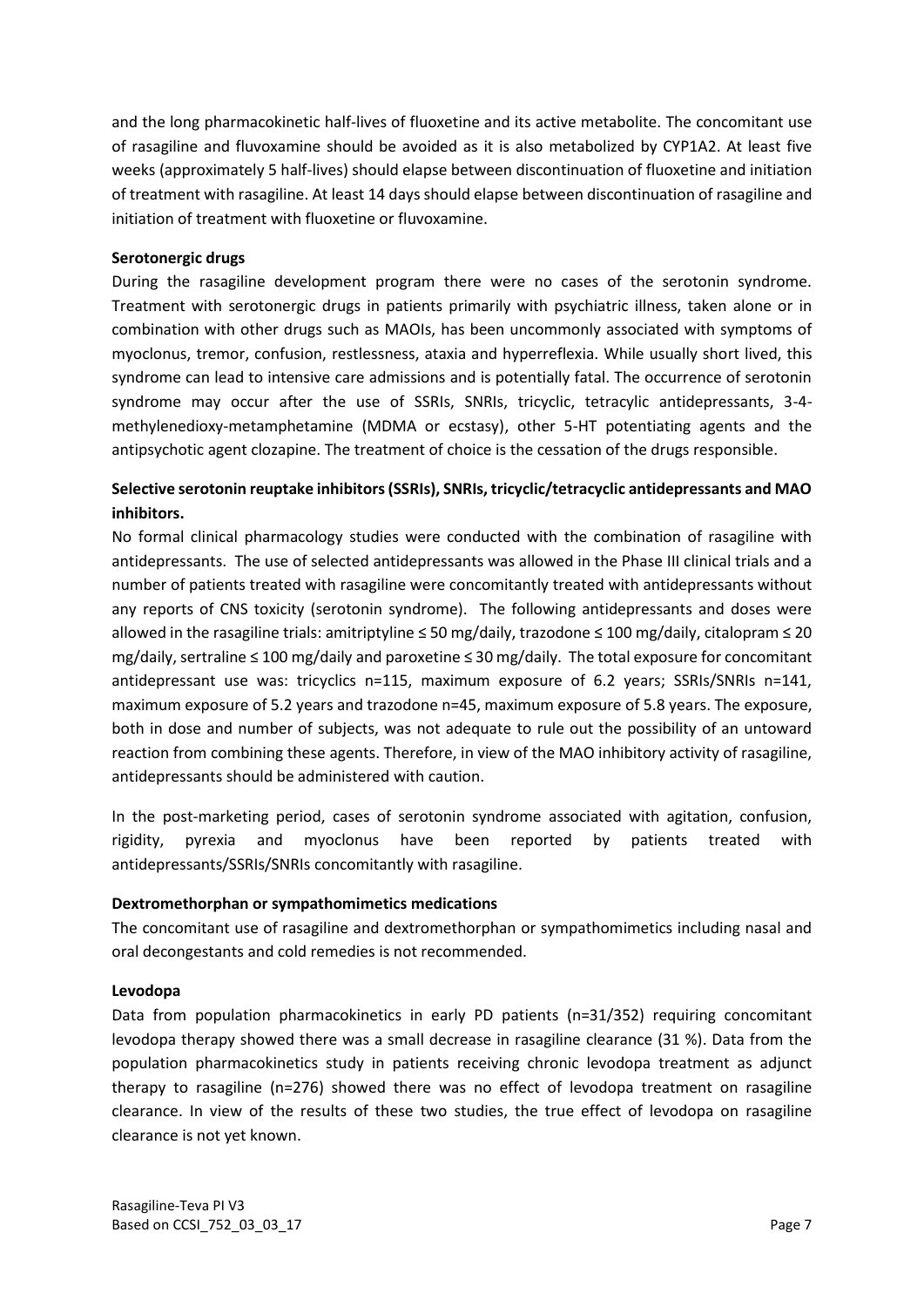#### **Effects of other drugs on the metabolism of rasagiline**

In vitro metabolism studies have indicated that cytochrome P450 1A2 (CYP1A2) is the major enzyme responsible for the metabolism of rasagiline. Co-administration of rasagiline and ciprofloxacin (an inhibitor of CYP 1A2) increased the AUC of rasagiline by 83%. Co-administration of rasagiline and theophylline (a substrate of CYP1A2) did not affect the pharmacokinetics of either product. Thus, potent CYP1A2 inhibitors may alter rasagiline plasma levels and the concomitant use with rasagiline 1 mg/day is contraindicated (**see Section 4.3**).

Concomitant administration of rasagiline and entacapone increased rasagiline oral clearance by 28%.

#### **Effect of rasagiline on other drugs**

In vitro studies have shown that rasagiline therapeutic concentrations are not expected to cause any clinically significant interference with substrates of cytochrome P450 isoenzymes (CYP1A2, CYP2A6, CYP2C9, CYP2C19, CYP2D6, CYP2E1, CYP3A4 and CYP4A).

#### **Effects of alcohol**

No studies on the combined effects of rasagiline and alcohol have been performed. However, because of dopaminergic side effects of rasagiline such as postural hypotension, caution should be urged if patients taking rasagiline do intend to drink alcohol, (postural hypotension was reported as an adverse event in rasagiline patients treated with 1 mg vs. patients treated with placebo in monotherapy in: 2.7% vs. 4.6% and in adjunct therapy in: 4.7% vs. 1.3%).

#### **Effect of smoking**

Population pharmacokinetics analysis in early PD patients indicated an increase (30-40%) in rasagiline clearance in smokers (% of smokers in the study: 4.8%). Data from the population pharmacokinetics in patients treated with rasagiline as adjunct therapy to levodopa (% of smokers in the study: 5%) showed no effect of smoking on rasagiline clearance. In view of the results of these two studies, the true effect of smoking on rasagiline clearance is not yet known. There is a possibility that rasagiline plasma levels in smoking patients could be decreased, due to induction of the metabolising enzyme CYP1A2.

#### **4.6 FERTILITY, PREGNANCY AND LACTATION**

#### **Effects on fertility**

No impairment of mating or fertility was seen in male rats treated prior to and throughout the mating period or in female rats treated from prior to mating through late gestation at oral doses up to 3mg/kg/day (more than 30 times human exposure (AUC) at the maximum recommended dose of 1mg/day). The effect of rasagiline administered in combination with levodopa/carbidopa on mating and fertility has not been examined.

#### **Use in pregnancy**

Category B3

No effect on embryofetal development was observed in a combined mating/fertility/embryofetal development study in female rats at oral doses up to 3 mg/kg/day (at least 30 fold anticipated clinical exposure (plasma AUC) at the maximum recommended dose, 1 mg/day).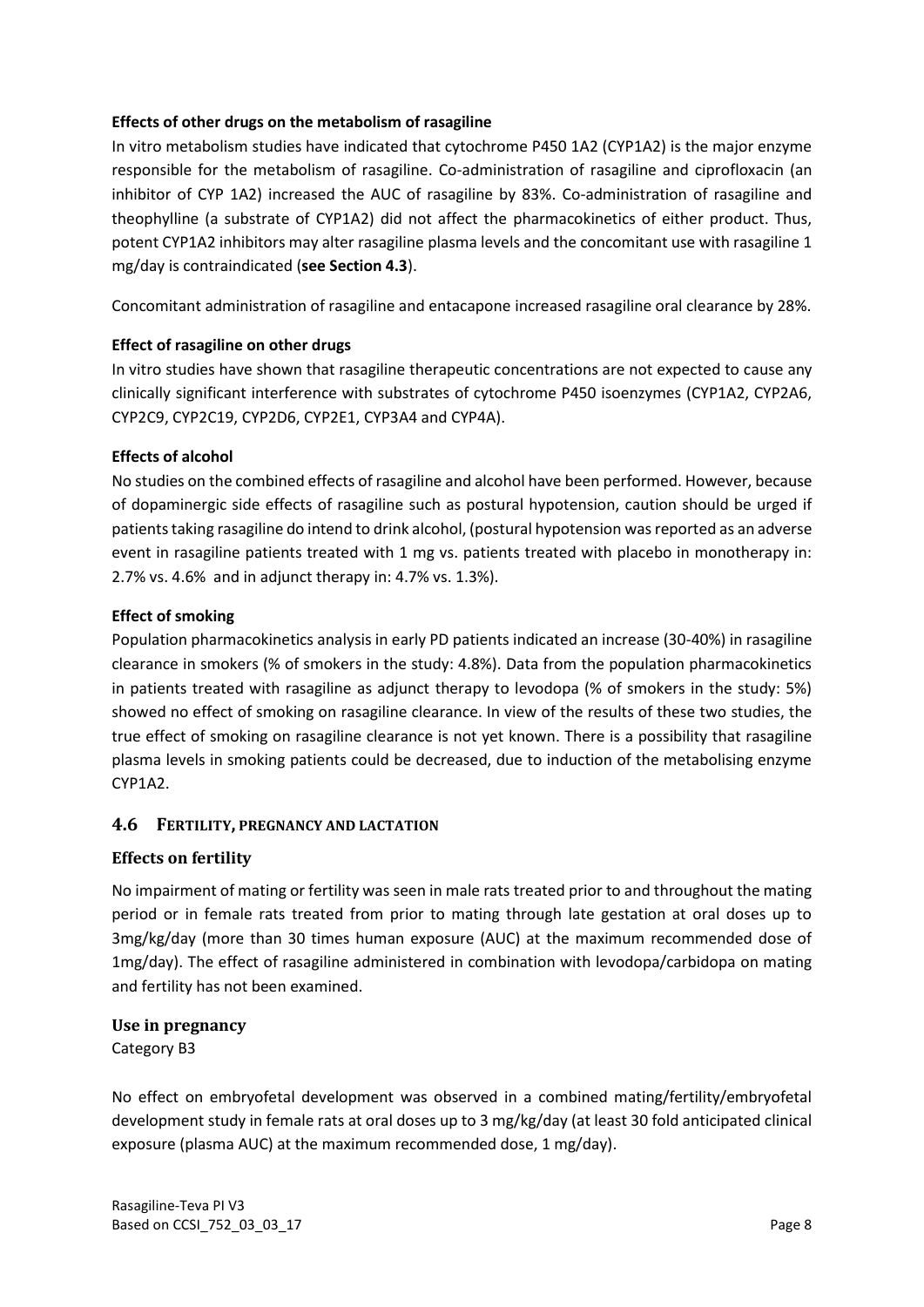In a study in which pregnant rats were dosed with rasagiline (0.1, 0.3, 1mg/kg/day) orally from the beginning of organogenesis to weaning, both offspring survival and body weights were reduced at 0.3 and 1 mg/kg/day (at least 10 times anticipated human exposure based on AUC, at 1mg/day); the noeffect dose was 0.1 mg/kg/day (no exposure data). In rabbits administered rasagiline orally during the period of organogenesis, an increased incidence of post-implantation loss (resorption or abortion) and lower fetal body weight were noted at high exposures (about 1000 fold or greater the anticipated human exposure based on AUC at 1mg/day), along with maternotoxicity. The no-adverse-effect exposure (AUC) was greater than 60 fold the anticipated human exposure. No increase in fetal malformations was seen in any of the animal reproductive toxicity studies with rasagiline.

Rasagiline may be given as an adjunct therapy to levodopa/carbidopa treatment. In a study in which pregnant rats were dosed orally with rasagiline (0.1, 0.3, 1 mg/kg/day) and levodopa/carbidopa (80/20 mg/kg/day), alone and in combination throughout the organogenesis period, there was an increased incidence of wavy ribs in fetuses from rats treated with 1/80/20 mg/kg/day (approximately 8 times the human exposure to rasagiline at 1mg/day on an AUC basis). The clinical significance of the wavy ribs in rodent fetuses is likely to be low. In a study in which pregnant rabbits were dosed orally during the organogenesis period with rasagiline alone (3 mg/kg/day) or at doses of 0.1, 0.6 and 1.2 mg/kg/day in combination with levodopa/carbidopa 80/20 mg/kg/day, an increase in embryofetal death was noted at rasagiline doses of 0.6 and 1.2 mg/kg/day (7 and 13 times anticipated human systemic exposure (AUC) at 1 mg/day, respectively). There was an increase in cardiovascular abnormalities with levodopa/carbidopa alone and to a greater extent when rasagiline (at all doses; 1-13 times the plasma rasagiline AUC at the MRHD) was administered in combination with levodopa/carbidopa. This increase is most likely mediated by elevated levodopa levels.

There are no adequate and well-controlled studies of rasagiline in pregnant women. Because animal reproduction studies are not always predictive of human response, RASAGILINE-TEVA should be used during pregnancy only if clearly needed.

#### **Use in lactation**

Experimental data indicated that rasagiline inhibits prolactin secretion and, thus, may inhibit lactation. It is not known whether rasagiline is excreted in human milk, therefore caution should be exercised when rasagiline is administered to a nursing mother.

## **4.7 EFFECTS ON ABILITY TO DRIVE AND USE MACHINES**

Rasagiline may affect the ability to drive and use machines. Patients should be cautioned about operating hazardous machines, including motor vehicles, until they are reasonably certain that rasagiline does not affect them adversely.

Patients being treated with rasagiline and presenting with somnolence and/or sudden sleep episodes must be informed to refrain from driving or engaging in activities where impaired alertness may put themselves or others at risk of serious injury or death (e.g. operating machines) until they have gained sufficient experience with rasagiline and other dopaminergic medications to gauge whether or not it affects their mental and/or motor performance adversely.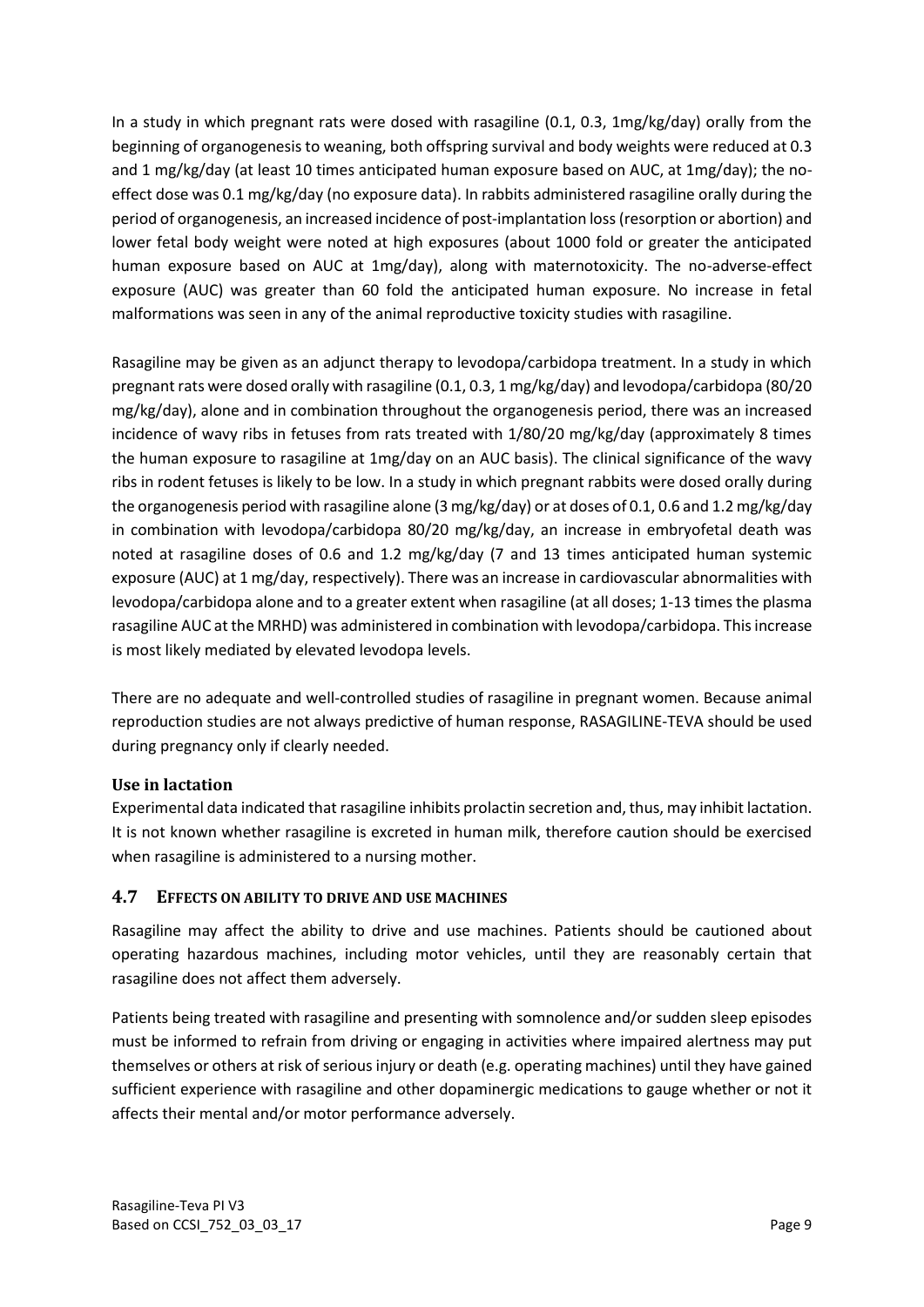If increased somnolence or new episodes of falling asleep during activities of daily living (e.g., watching television, passenger in a car, etc.) are experienced at any time during treatment, the patients should not drive or participate in potentially dangerous activities.

Patients should not drive, operate machinery, or work at heights during treatment if they have previously experienced somnolence and/or have fallen asleep without warning prior to use of rasagiline.

Patients should be cautioned about possible additive effects of sedating medications, alcohol, or other central nervous system depressants (e.g., benzodiazepines, antipsychotics, antidepressants) in combination with rasagiline, or when taking concomitant medications that increase plasma levels of rasagiline (e.g., ciprofloxacin)

## **4.8 ADVERSE EFFECTS (UNDESIRABLE EFFECTS)**

Reporting suspected adverse reactions after registration of the medicinal product is important. It allows continued monitoring of the benefit-risk balance of the medicinal product. Healthcare professionals are asked to report any suspected adverse reactions at [www.tga.gov.au/reporting](http://www.tga.gov.au/reporting-problems)[problems.](http://www.tga.gov.au/reporting-problems)

#### **Monotherapy**

Table 1 lists treatment emergent adverse events that occurred in  $\geq 1$  % of patients receiving 1 mg/day rasagiline as monotherapy participating in the double-blind, placebo-controlled trial and were with a higher incidence in the rasagiline treated patients (rasagiline group n=149, placebo group n=151).

| <b>System Organ Class &amp;</b><br><b>Preferred Term</b> |                              | Rasagiline 1 mg<br>$(N=149)$ | Placebo<br>$(N=151)$ |
|----------------------------------------------------------|------------------------------|------------------------------|----------------------|
|                                                          |                              | % of Patients                | % of Patients        |
|                                                          | Headache                     | 14.1                         | 11.9                 |
|                                                          | Flu syndrome                 | 6.0                          | 0.7                  |
|                                                          | Fever                        | 2.7                          | 1.3                  |
| Body as a whole                                          | Malaise                      | 2.0                          |                      |
|                                                          | Neck pain                    | 2.0                          | $\bullet$            |
|                                                          | Allergic reaction            | 1.3                          | 0.7                  |
|                                                          | Hernia                       | 1.3                          |                      |
|                                                          | Angina pectoris              | 1.3                          |                      |
| Cardiovascular system                                    | Peripheral vascular disorder | 1.3                          |                      |
|                                                          | Dyspepsia                    | 6.7                          | 4.0                  |
|                                                          | Anorexia                     | 1.3                          |                      |
| Digestive system                                         | Tooth disorder               | 1.3                          | 0.7                  |
|                                                          | Vomiting                     | 1.3                          | 0.7                  |
| Haematological and and                                   | Ecchymosis                   | 1.3                          |                      |
| lymphatic systems                                        | Leucopenia                   | 1.3                          |                      |

## **Table 1 Treatment Emergent Adverse Events in rasagiline 1 mg-Treated Monotherapy Patients with incidence of ≥ 1 % and above placebo**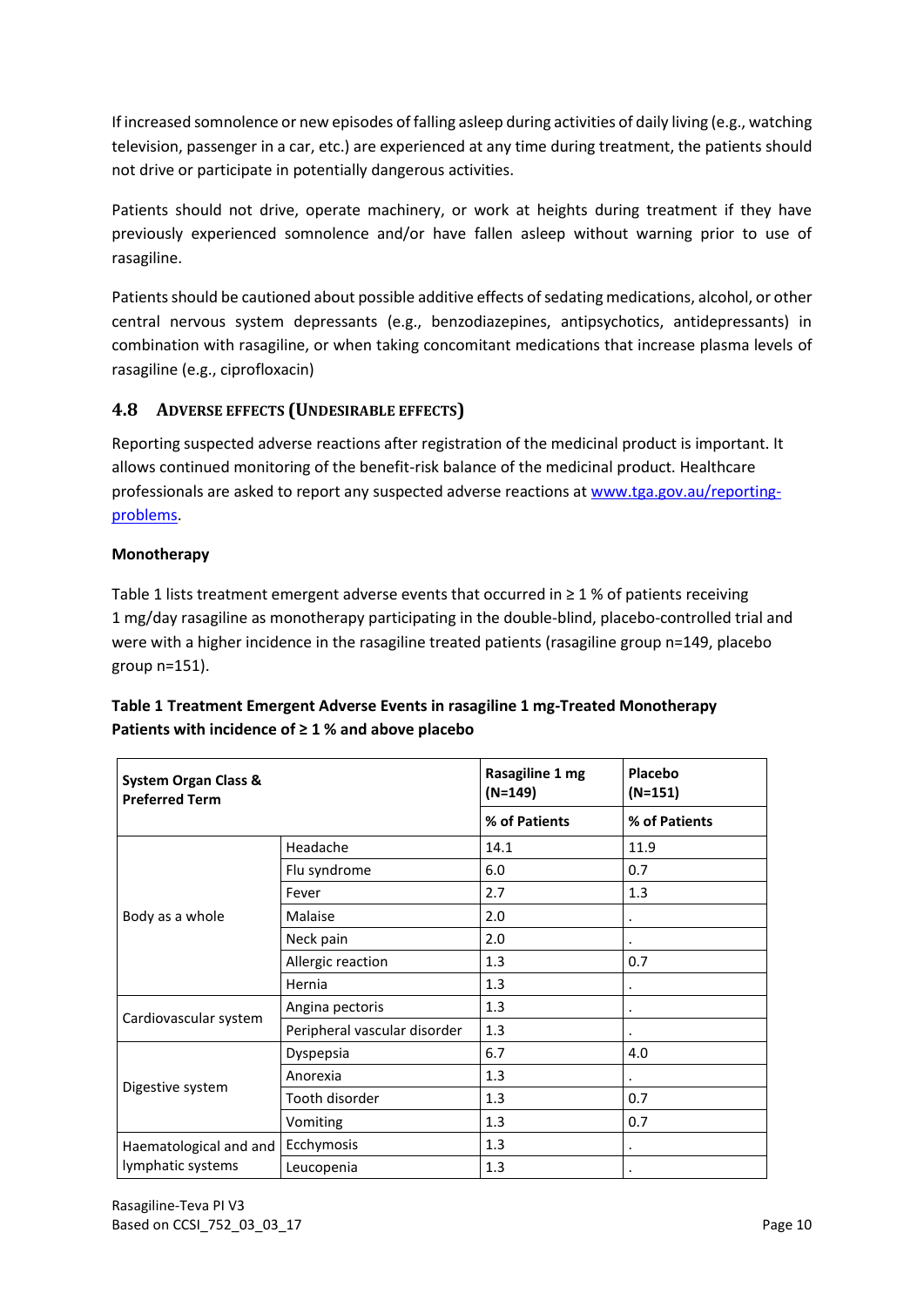|                        | Arthralgia                | 7.4  | 4.0  |
|------------------------|---------------------------|------|------|
|                        | Arthritis                 | 2.0  | 0.7  |
| Musculoskeletal system | Joint disorder            | 1.3  | 0.7  |
|                        | Tendon disorder           | 1.3  |      |
|                        | <b>Dizziness</b>          | 11.4 | 10.6 |
|                        | Depression                | 5.4  | 2.0  |
|                        | Paraesthesia              | 2.0  | 1.3  |
| Nervous system         | Vertigo                   | 2.0  | 0.7  |
|                        | <b>Hallucinations</b>     | 1.3  | 0.7  |
|                        | Libido decreased          | 1.3  |      |
|                        | Pharyngitis               | 2.7  | 2.6  |
| Respiratory system     | Rhinitis                  | 2.7  | 1.3  |
|                        | Asthma                    | 1.3  |      |
|                        | Alopecia                  | 1.3  | 0.7  |
|                        | <b>Contact dermatitis</b> | 1.3  |      |
| Skin and appendages    | Skin carcinoma            | 1.3  | 0.7  |
|                        | Vesiculobullous rash      | 1.3  |      |
|                        | Conjunctivitis            | 2.7  | 0.7  |
| Special senses         | Otitis media              | 1.3  |      |
|                        | Albuminuria               | 1.3  | 0.7  |
| Urogenital system      | Impotence                 | 1.3  | 0.7  |
|                        | Urinary urgency           | 1.3  |      |

Other events that occurred at an incidence of <1% of patients receiving rasagiline as monotherapy, and were more frequent than in placebo are listed below within body system categories.

*Body as a whole***:** Abscess, cellulitis, chills, gangrene, infection fungal;

*Cardiovascular system:*, Cerebrovascular accident, heart arrest, myocardial infarct, pallor, thrombosis, vascular disorder;

*Digestive system***:** Colitis, eructation, gastritis, gastrointestinal disorder, nausea and vomiting, periodontitis;

*Haematological and lymphatic systems*: Anaemia, eosinophilia, leucocytosis;

*Metabolic and nutritional disorders***:** Hyperlipaemia;

*Musculoskeletal system:* Tendinous contracture;

*Nervous system***:** Abnormal dreams, dystonia, myoclonus, paranoid reaction;

*Skin and appendages*: Dry skin, urticaria;

*Special senses*: Eye haemorrhage, glaucoma;

*Urogenital system*: Breast neoplasm, breast pain, dysmenorrhoea, prostatic specific antigen increase.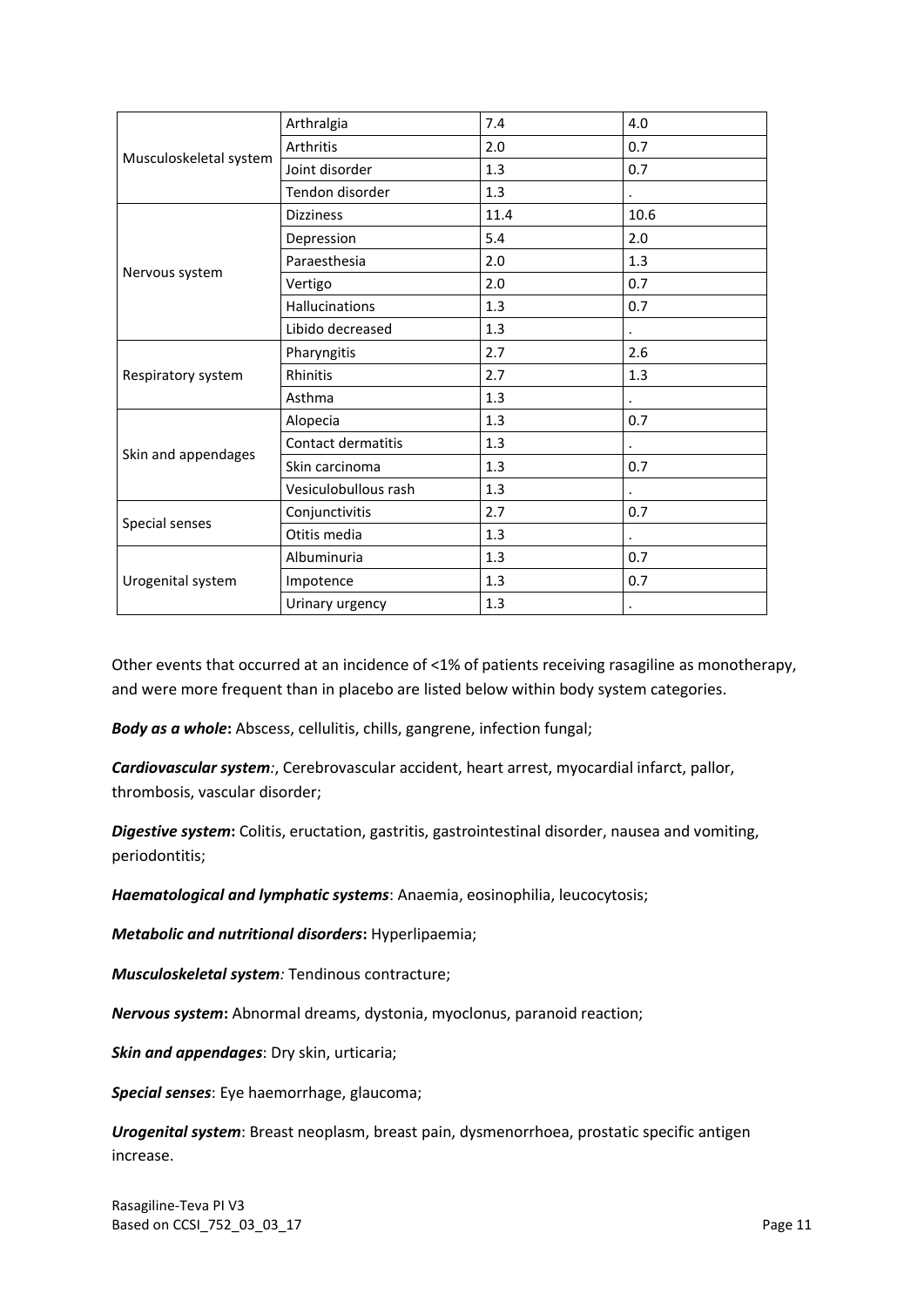#### *Adjunct Therapy*

#### **Patients Receiving Rasagiline as Adjunct to Dopamine Agonist Therapy**

#### *Adverse Reactions Leading to Discontinuation in Controlled Clinical Trials*

In a double-blind, randomized, placebo-controlled trial conducted in patients receiving rasagiline 1 mg as adjunct therapy to dopamine agonists, approximately 8% of the 162 patients treated with rasagiline discontinued rasagiline treatment due to adverse reactions compared to 4% of the 164 patients who received placebo. The only adverse reactions that led to the discontinuation of more than one patient were nausea and dizziness.

#### *Adverse Reaction Incidence in Controlled Clinical Trials*

The most commonly observed adverse reactions (incidence in rasagiline-treated patients ≥3% greater than the incidence in placebo-treated patients) included peripheral oedema, fall, arthralgia, cough, and insomnia. Table 2 lists treatment-emergent adverse reactions that occurred in ≥ 2% of patients receiving rasagiline as adjunct therapy to dopamine agonists participating in the trial and numerically more frequent than in the placebo group

| <b>System Organ Class and Preferred Term</b>        |                   | <b>Rasagiline 1mg</b> | Placebo        |
|-----------------------------------------------------|-------------------|-----------------------|----------------|
|                                                     |                   | $(N=162)$             | $(N=164)$      |
|                                                     |                   | % of Patients         | % of Patients  |
| Gastrointestinal<br>System                          | Nausea            | 6                     | $\overline{4}$ |
|                                                     | Constipation      | $\overline{2}$        | $\mathbf 0$    |
| General<br><b>Administrative Site</b><br>Conditions | Peripheral Oedema | $\overline{7}$        | $\overline{4}$ |
| Injury, Poisoning,<br>Procedural                    | Fall              | 6                     | $\mathbf{1}$   |
| Musculoskeletal and                                 | Arthralgia        | 5                     | $\overline{2}$ |
| <b>Connective Tissue</b>                            | <b>Back Pain</b>  | $\overline{4}$        | $\overline{3}$ |
| Nervous System                                      | <b>Dizziness</b>  | $\overline{7}$        | 6              |
|                                                     | Headache          | 6                     | $\overline{4}$ |
|                                                     | Insomnia          | 4                     | $\mathbf{1}$   |

#### **Table 2: Treatment-Emergent\* Adverse Events in rasagiline 1mg as Adjunct to Dopamine Agonists**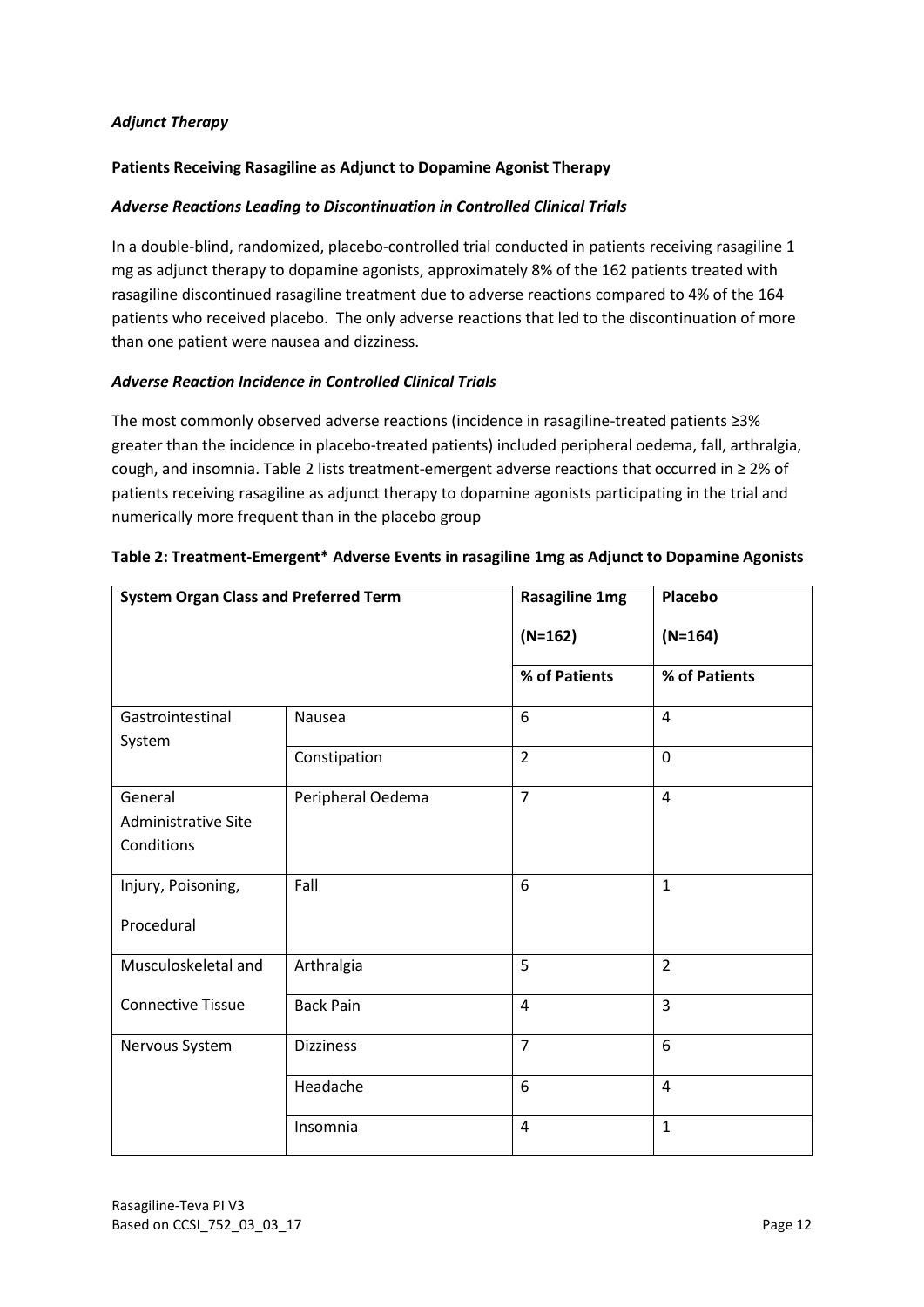|                              | Balance disorder                     | 2              |                |
|------------------------------|--------------------------------------|----------------|----------------|
|                              | Abnormal dreams                      | $\overline{2}$ | 0              |
| <b>Respiratory System</b>    | Cough                                |                | 1              |
|                              | Upper respiratory tract<br>infection | 4              | $\overline{2}$ |
| Vascular System              | <b>Orthostatic Hypertension</b>      | 3              | 1              |
| Metabolic and                | Weight increase                      | $\overline{2}$ | 0              |
| <b>Nutritional Disorders</b> | Fatigue                              | 3              | 2              |
| Urogenital system            | <b>Micturition frequency</b>         | $\overline{2}$ | 0              |

\*Incidence ≥ 2% in rasagiline 1 mg group and numerically more frequent than in placebo group

Other events of potential clinical importance reported by 1% or more of patients receiving rasagiline as adjunct therapy to dopamine agonists, and at least as frequent as in the placebo group, have been listed below

#### *Body as a Whole:* Pain,

*Cardiovascular System:* Hypotension, presyncope, chest pain

*Gastrointestinal System***:** Gastroesophageal reflux disease, flatulence, oropharyngeal pain, viral gastroenteritis

*Nervous System:* Somnolence, nervousness, cognitive disorder, dyskinesia, abnormal rapid eye movement sleep

*Respiratory System:* bronchitis, sinusitis, rhinnorrhea, streptococcal pharyngitis

*Skin and Appendages:* Rash, skin papilloma

*Special Senses:* Blurred vision

There were no significant differences in the safety profile based on age or gender.

#### *Patients Receiving Rasagiline as Adjunct to Levodopa Therapy*

Table 3 lists treatment emergent adverse events that occurred in  $\geq 1$  % of patients treated with rasagiline 1 mg/day as adjunct to levodopa therapy participating in the double-blind, placebocontrolled trials and were with a higher incidence in the rasagiline treated patients (rasagiline group n=380, placebo group n=388)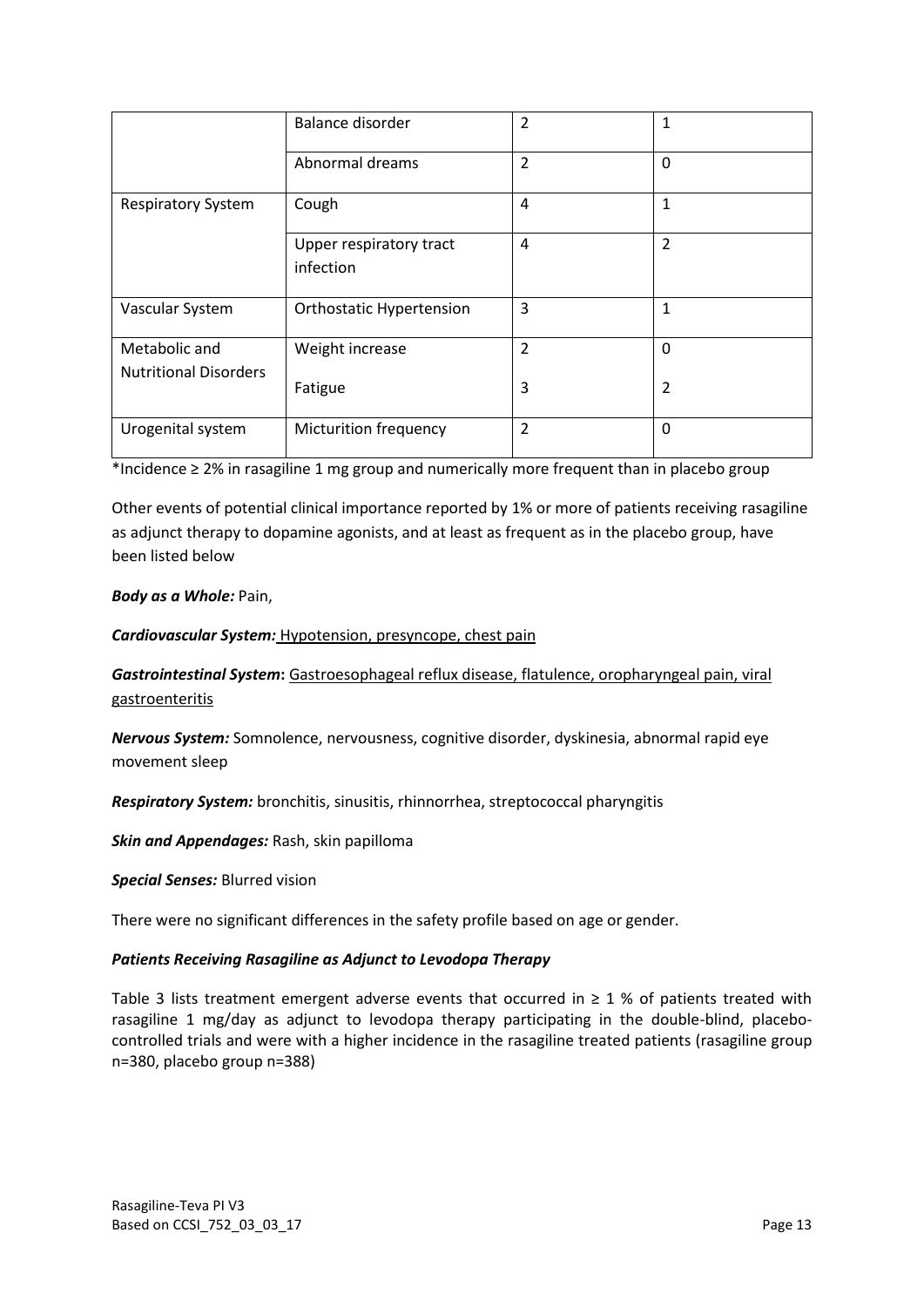| <b>System Organ Class &amp;</b>        |                            | Levodopa Therapy with incluence or 2 1 % and above placebo<br>Rasagiline 1 mg<br>$(N=380)$ | Placebo<br>$(N=388)$ |  |
|----------------------------------------|----------------------------|--------------------------------------------------------------------------------------------|----------------------|--|
| <b>Preferred Term</b>                  |                            | % of Patients                                                                              | % of Patients        |  |
|                                        | Accidental injury          | 8.2                                                                                        | 5.2                  |  |
|                                        | Abdominal pain             | 3.9                                                                                        | 1.3                  |  |
|                                        | Pain                       | 3.7                                                                                        | 3.4                  |  |
| Body as a whole                        | Neck pain                  | 1.6                                                                                        | 0.5                  |  |
|                                        | Hernia                     | 1.3                                                                                        | 0.8                  |  |
|                                        | <b>Cellulitis</b>          | 1.1                                                                                        | 0.5                  |  |
|                                        | Flu syndrome               | 1.1                                                                                        | 0.5                  |  |
|                                        | Postural<br>hypotension    | 4.7                                                                                        | 1.3                  |  |
| Cardiovascular system                  | Hypotension                | 2.1                                                                                        | 1.8                  |  |
|                                        | AV block first degree      | $1.1$                                                                                      | 0.5                  |  |
|                                        | Nausea                     | 6.8                                                                                        | 5.9                  |  |
|                                        | Constipation               | 4.2                                                                                        | 2.1                  |  |
|                                        | Dry mouth                  | 3.4                                                                                        | 1.8                  |  |
| Digestive system                       | Vomiting                   | 3.4                                                                                        | 1.0                  |  |
|                                        | Dyspepsia                  | 2.9                                                                                        | 2.3                  |  |
|                                        | Anorexia                   | 2.1                                                                                        | 0.5                  |  |
| Haematological<br>and                  | Anaemia                    | 1.3                                                                                        | 1.0                  |  |
| lymphatic systems                      | Ecchymosis                 | 1.1                                                                                        | 0.8                  |  |
| Metabolic and nutritional<br>disorders | Weight loss                | 4.2                                                                                        | 1.5                  |  |
|                                        | Arthralgia                 | 3.2                                                                                        | 1.3                  |  |
| Musculoskeletal system                 | Tenosynovitis              | 1.3                                                                                        |                      |  |
|                                        | Dyskinesia                 | 10.3                                                                                       | 6.4                  |  |
|                                        | Dizziness                  | 5.3                                                                                        | 4.9                  |  |
|                                        | Sleep disorder             | 5.0                                                                                        | 4.1                  |  |
|                                        | Somnolence                 | 3.2                                                                                        | 2.3                  |  |
| Nervous system                         | Hallucinations             | 2.9                                                                                        | 2.1                  |  |
|                                        | Dystonia                   | 2.4                                                                                        | 0.8                  |  |
|                                        | Abnormal dreams            | 2.1                                                                                        | 0.8                  |  |
|                                        | Paraesthesia               | 1.8                                                                                        | 1.5                  |  |
|                                        | Ataxia                     | 1.3                                                                                        | 0.3                  |  |
| Respiratory system                     | Dyspnoea                   | 2.1                                                                                        | 1.3                  |  |
|                                        | Rash                       | 2.6                                                                                        | 1.5                  |  |
| Skin and appendages                    | Skin<br>benign<br>neoplasm | 1.6                                                                                        | 1.3                  |  |
|                                        | Sweating                   | 1.6                                                                                        | 0.8                  |  |

**Table 3 Treatment Emergent Adverse Events in Patients Receiving Rasagiline as Adjunct to Levodopa Therapy with incidence of ≥ 1 % and above placebo**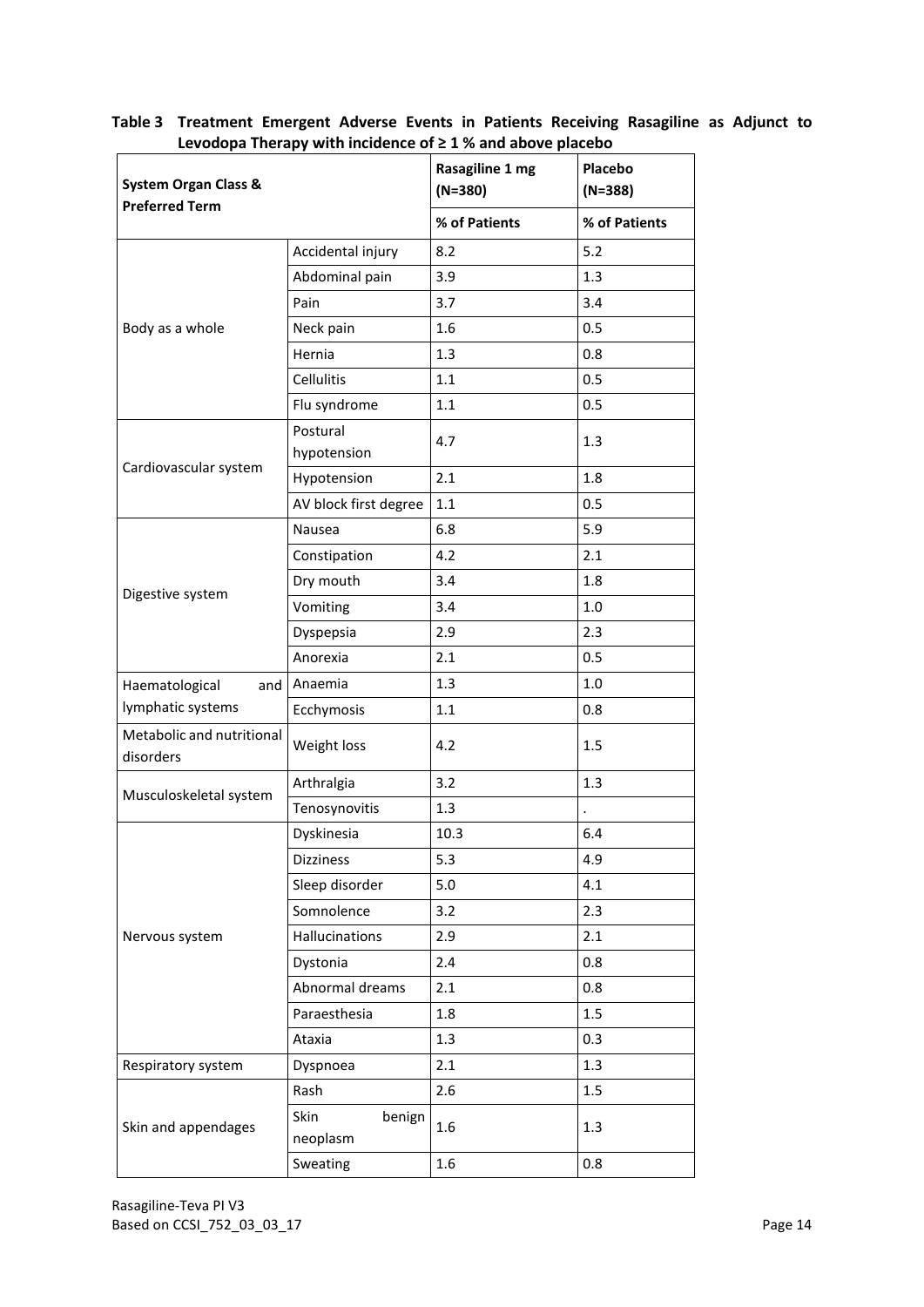| Special senses | Abnormal vision                           | 1.6  | 0.5 |
|----------------|-------------------------------------------|------|-----|
| <b>Other</b>   | Dyskinesia                                | 10.3 | 6.4 |
|                | Accidental<br>injury<br>(primarily falls) | 8.2  | 5.2 |

Other events that occurred at an incidence of <1% of patients receiving rasagiline as adjunct to levodopa therapy, and were more frequent than in placebo are listed below within body system categories.

*Body as a whole***:** Cyst, halitosis, Kaposi's sarcoma, sepsis;

*Cardiovascular system***:** Bradycardia, vasodilatation, angina pectoris, arrhythmia, bundle branch block, cerebrovascular accident, pulmonary embolus, AV block complete, AV block second degree, blood pressure fluctuations, cardiovascular disorder, myocardial infarct, palpitation, thrombosis, ventricular arrhythmia, ventricular extrasystoles;

*Digestive system***:** Gastroenteritis, gingivitis, dysphagia, oesophagitis, flatulence, gastritis, intestinal obstruction, faecal impaction, gastrointestinal haemorrhage, liver function tests abnormal, megacolon, mouth ulceration,;

*Endocrine system***:** Goiter;

*Haematological and lymphatic system*: Leucopenia, megaloblastic anaemia, thrombocytopenia;

*Metabolic and nutritional disorders*: Weight gain, gout, blood urea nitrogen increased, hyperlipaemia, hyperphosphatemia, hypokalaemia, lactic dehydrogenase increased;

*Musculoskeletal system:* Leg cramps, bursitis, myositis;

*Nervous system***:** Amnesia, hyperkinesias, speech disorder, spinal stenosis, dysautonomia, libido decreased, meningitis, nystagmus, paranoid reaction, personality disorder;

*Respiratory system***:** Asthma, epistaxis, pneumothorax, rhinitis allergic;

*Skin and appendages***:** Pruritus, herpes simplex, skin melanoma, skin ulcer, alopecia, nail disorder, psoriasis;

*Special senses***:** Eye disorder, blindness, diplopia, vitreous disorder;

*Urogenital system***:** Dysuria, albuminuria, urinary urgency, anuria, bladder carcinoma, dysmenorrhoea, kidney pain, nocturia, testis disorder, urogenital anomaly, vaginal haemorrhage.

Other important adverse events that were reported in clinical studies with rasagiline (of different rasagiline doses or without placebo control) and occurred in very few patients each were: rhabdomyolysis following fall and prolonged immobilization and inappropriate antidiuretic hormone (ADH) secretion. The complicated nature of these cases makes it impossible to determine what role, if any, rasagiline played in the pathogenesis of these conditions.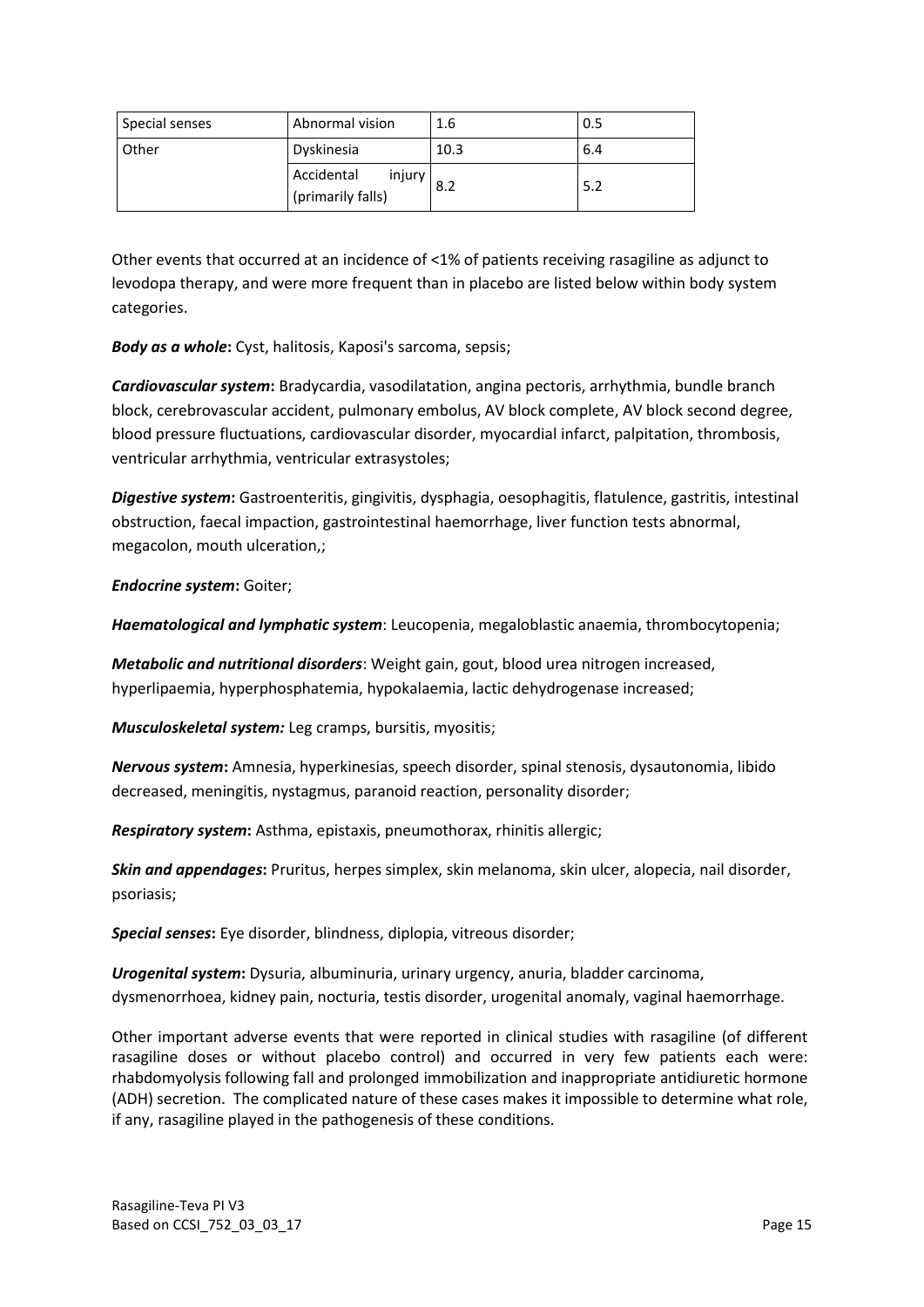#### *Post-Marketing Data*

In the post-marketing period, cases of elevated blood pressure, including very rare cases of hypertensive crisis associated with ingestion of unknown amounts of tyramine-rich foods, have been reported in patients taking rasagiline.

With MAO inhibitors, there have been reports of drug interactions with the concomitant use of sympathomimetic medicinal products. In post marketing period, there was one case of elevated blood pressure in a patient using the ophthalmic vasoconstrictor tetrahydrozoline hydrochloride while taking rasagiline.

#### **Impulse control disorders**

Pathological gambling, increased libido, hypersexuality, compulsive spending or buying, binge eating and compulsive eating can occur in patients treated with dopamine agonists and/or other dopaminergic treatments. A similar pattern of impulse control disorders has been reported postmarketing with rasagiline, which also included compulsions, obsessive thoughts and impulsive behaviour (**see Section4.4**).

#### **Excessive daytime sleepiness (EDS) and sudden sleep onset (SOS) episodes**

Excessive daily sleepiness (hypersomnia, lethargy, sedation, sleep attacks, somnolence, and sudden onset of sleep) can occur in patients treated with dopamine agonists and/or other dopaminergic treatments. A similar pattern of excessive daily sleepiness has been reported post-marketing with rasagiline.

Cases of patients, treated with rasagiline and other dopaminergic medications, falling asleep while engaged in activities of daily living have been reported. Although many of these patients reported somnolence while on rasagiline with other dopaminergic medications, some perceived that they had no warning signs, such as excessive drowsiness, and believed that they were alert immediately prior to the event. Some of these events have been reported several months after initiation of treatment

#### **4.9 OVERDOSE**

Symptoms reported following overdose of 3-100mg rasagiline included dysphoria, hypomania, hypertensive crisis and serotonin syndrome. Rasagiline was well tolerated in a single-dose study in healthy volunteers receiving 20 mg/day and in a ten-day study in healthy volunteers receiving 10 mg/day. Adverse events were mild or moderate and not related to rasagiline treatment. In a dose escalation study in patients on chronic levodopa therapy treated with 10 mg/day of rasagiline, there were reports of cardiovascular side effects (including hypertension and postural hypotension), which resolved following treatment discontinuation. Theoretically, overdose can cause significant inhibition of both MAO-A and MAO-B. Symptoms of overdosage, although not observed with rasagiline during clinical development, may resemble those observed with non-selective MAO inhibitors (MAOIs).

Although no cases of overdose have been observed with rasagiline during the clinical development program, the following description of presenting symptoms and clinical course is based upon overdose descriptions of non-selective MAO inhibitors. Characteristically, signs and symptoms of non-selective MAOI overdose may not appear immediately. Delays of up to 12 hours between ingestion of drug and the appearance of signs may occur. Importantly, the peak intensity of the syndrome may not be reached for upwards of a day following the overdose. Death has been reported following overdosage. Therefore, immediate hospitalization, with continuous patient observation and monitoring for a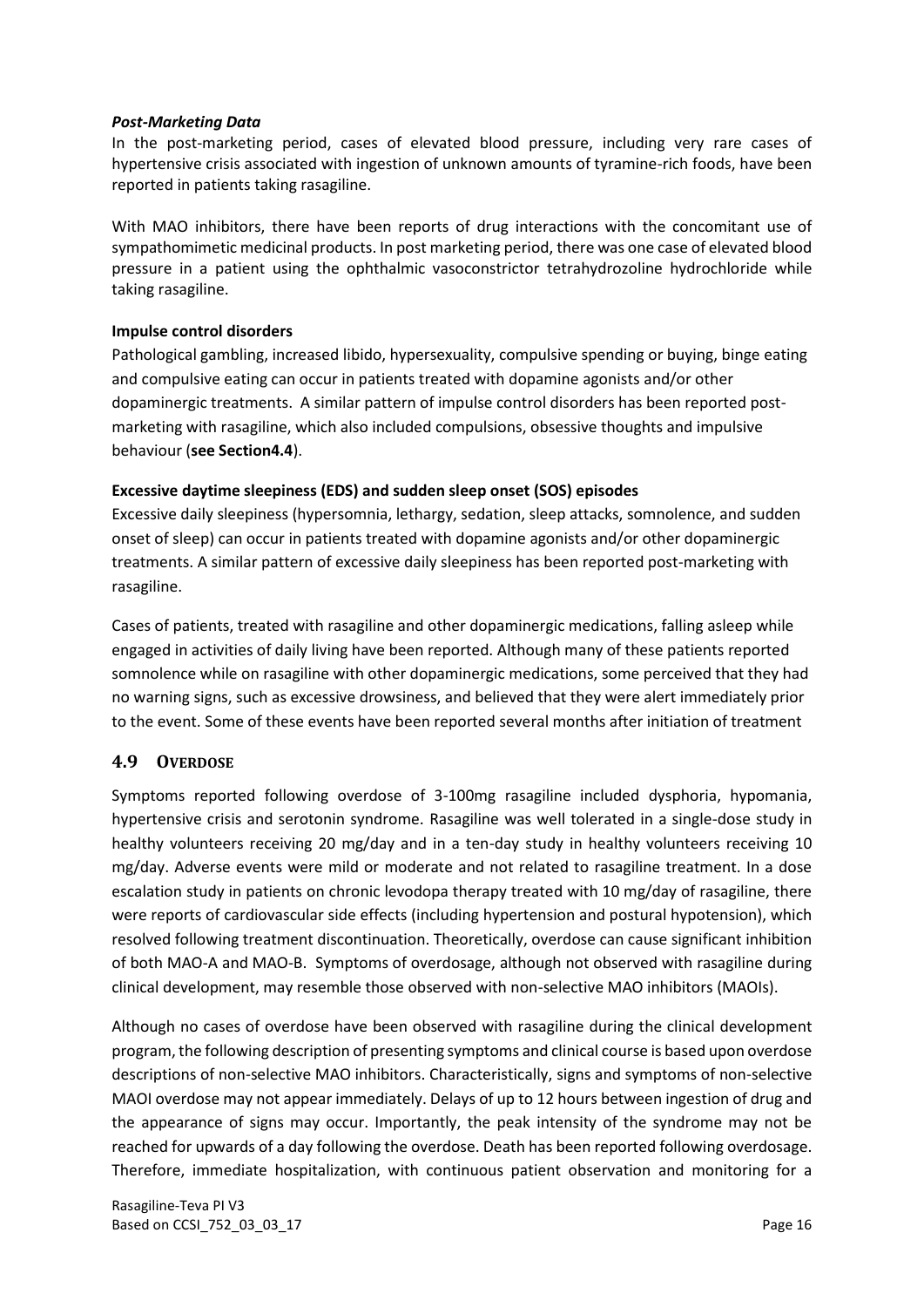period of at least two days following the ingestion of such drugs in overdose, is strongly recommended.

There is no specific antidote. In case of overdose, patients should be monitored and the appropriate symptomatic and supportive therapy instituted.

For information on the management of overdose, contact the Poison Information Centre on 13 11 26 (Australia).

# **5 PHARMACOLOGICAL PROPERTIES**

## **5.1 PHARMACODYNAMIC PROPERTIES**

#### **Mechanism of action**

In *ex vivo* animal studies in brain, liver and intestinal tissues rasagiline was shown to be a potent, irreversible monoamine oxidase type B (MAO-B) selective inhibitor. In clinical studies rasagiline at the recommended therapeutic dose was also shown to be a potent and irreversible inhibitor of MAO B in platelets.

Because of rasagiline's selectivity for MAO-B as compared to MAO-A at the recommended clinical dose it will induce significant inhibition of MAO-B only. Aminoindan, a major metabolite, is not a MAO-B inhibitor, but may contribute to rasagiline's effect in experimental models.

The precise mechanisms of action of rasagiline are unknown. One mechanism is believed to be related to its MAO-B inhibitory activity, which causes an increase in extracellular levels of dopamine in the striatum. The elevated dopamine level and subsequent increased dopaminergic activity are likely to mediate rasagiline's beneficial effects seen in models of dopaminergic motor dysfunction.

It has been shown that, *in vivo* within the human body, there is no bioconversion of rasagiline mesilate (R enantiomer) to its S enantiomer (as determined in plasma samples for healthy volunteers dosed with rasagiline).

#### **Clinical Trials**

The efficacy of rasagiline was established in four randomized, placebo-controlled trials. In one of these trials rasagiline was given as initial monotherapy treatment , in one trial as adjuvant therapy to dopamine agonists and in the other two trials as adjunct therapy to levodopa.

#### *Monotherapy*

In the monotherapy trial (TEMPO), 404 patients were randomly assigned to receive placebo (138 patients), rasagiline 1mg/day (134 patients) or rasagiline 2 mg/day (132 patients) and were treated for 26 weeks. The average duration of Parkinson's disease in patients in this trial was 1 year (range 0- 11years). Patients were not allowed to take levodopa, dopamine agonists, selegiline, amantadine, but if necessary, could take stable doses of anticholinergic medication. The primary analysis was in the intention-to-treat (ITT) population.

Rasagiline-Teva PI V3 Based on CCSI\_752\_03\_03\_17 **Page 17** In this study, the [primary](javascript:defwindow() measure of efficacy was the change from baseline in the total score of the Unified Parkinson's Disease Rating Scale [UPDRS, Parts I-III: mentation (Part I) + activities of daily living (ADL) (Part II) + motor function (Part III)]. The UPDRS is a multi-item rating [scale](javascript:defwindow() that measures the ability of a patient to perform mental and motor tasks as well as activities of daily living. A reduction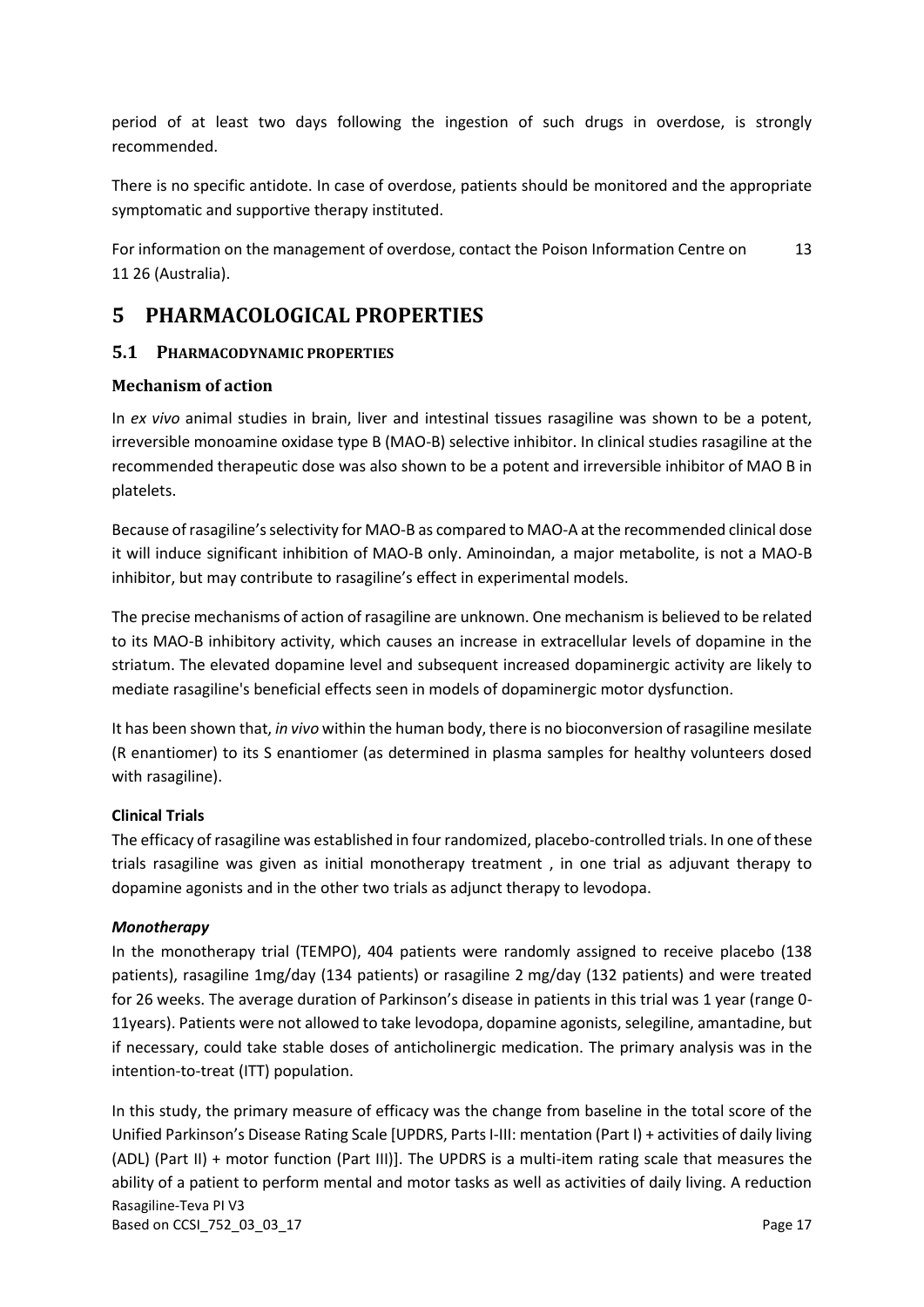in the score represents improvement and a beneficial change from baseline appears as a negative number.

In the primary measure of efficacy the difference between the mean change from baseline to week 26/termination (LOCF) was statistically significant for rasagiline 1 mg compared to placebo (-4.2, 95% CI [-5.7, -2.7]; p<0.0001) and for rasagiline 2 mg compared to placebo (-3.6, 95% CI [-5.0, -2.1]; p<0.0001). The efficacy of rasagiline 1 mg and 2 mg was comparable.

Table 4 displays the results of the trial.

| Primary Measure of Efficacy: Change in total UPDRS score |                       |                                                    |                 |                        |  |
|----------------------------------------------------------|-----------------------|----------------------------------------------------|-----------------|------------------------|--|
|                                                          | <b>Baseline score</b> | baseline<br>Change<br>from<br>to termination score | 95% [CI]        | p-value vs.<br>placebo |  |
| Placebo                                                  | 24.5                  | 4.07                                               | [3.04, 5.10]    |                        |  |
| $1.0$ mg/day                                             | 24.7                  | $-0.13$                                            | $[-1.16, 0.91]$ | < 0.0001               |  |
| $2.0$ mg/day                                             | 25.9                  | 0.51                                               | $[-0.55, 1.57]$ | < 0.0001               |  |

|  | Table 4. Parkinson's disease Patients receiving rasagiline as monotherapy (TEMPO) |  |
|--|-----------------------------------------------------------------------------------|--|
|--|-----------------------------------------------------------------------------------|--|

## *Adjunctive Use of Rasagiline With Dopamine Agonists*

The trial that investigated rasagiline 1 mg as adjunctive therapy to dopamine agonists was a doubleblind, randomized, placebo-controlled, parallel group, 18-week study (ANDANTE). Patients were on a stable dose of dopamine agonist (pramipexole ≥1mg/day or ropinirole ≥6mg/day) therapy for ≥ 30 days and were either unable to receive an optimal therapeutic dose of dopamine agonist due to intolerable side effects or required an additional therapeutic agent because their previously optimal dose of dopamine agonist was no longer sufficient to control Parkinson's Disease symptoms.

In this trial, 321 patients were randomly assigned to receive placebo (162 patients) or rasagiline 1 mg/day (159 patients) and had a post-baseline assessment. The average Parkinson's disease duration was approximately 2 years (range 0.1 to 14.5 years).

The primary measure of effectiveness was the change from baseline to week 18 in the total score of the Unified Parkinson's Disease Rating Scale (UPDRS) [mentation (Part I) + activities of daily living (ADL) (Part II) + motor function (Part III)]. Rasagiline 1 mg had a significant beneficial effect relative to placebo on the primary measure of effectiveness in patients receiving stable dopamine agonist therapy (see Table 5).

| Table 5: Parkinson's Disease Patients Receiving rasagiline as Adjunct to Stable Dopamine Agonist |  |
|--------------------------------------------------------------------------------------------------|--|
| Therapy                                                                                          |  |

| Primary Measure of Effectiveness: Change in total UPDRS score |                                                                                              |        |       |  |  |  |
|---------------------------------------------------------------|----------------------------------------------------------------------------------------------|--------|-------|--|--|--|
|                                                               | <b>Baseline Score</b><br>Change from baseline<br>p-value vs. placebo<br>to termination score |        |       |  |  |  |
| Placebo                                                       | 29.8                                                                                         | $-1.2$ |       |  |  |  |
| Rasagaline<br>1.0 mg/day                                      | 32.1                                                                                         | $-3.6$ | 0.012 |  |  |  |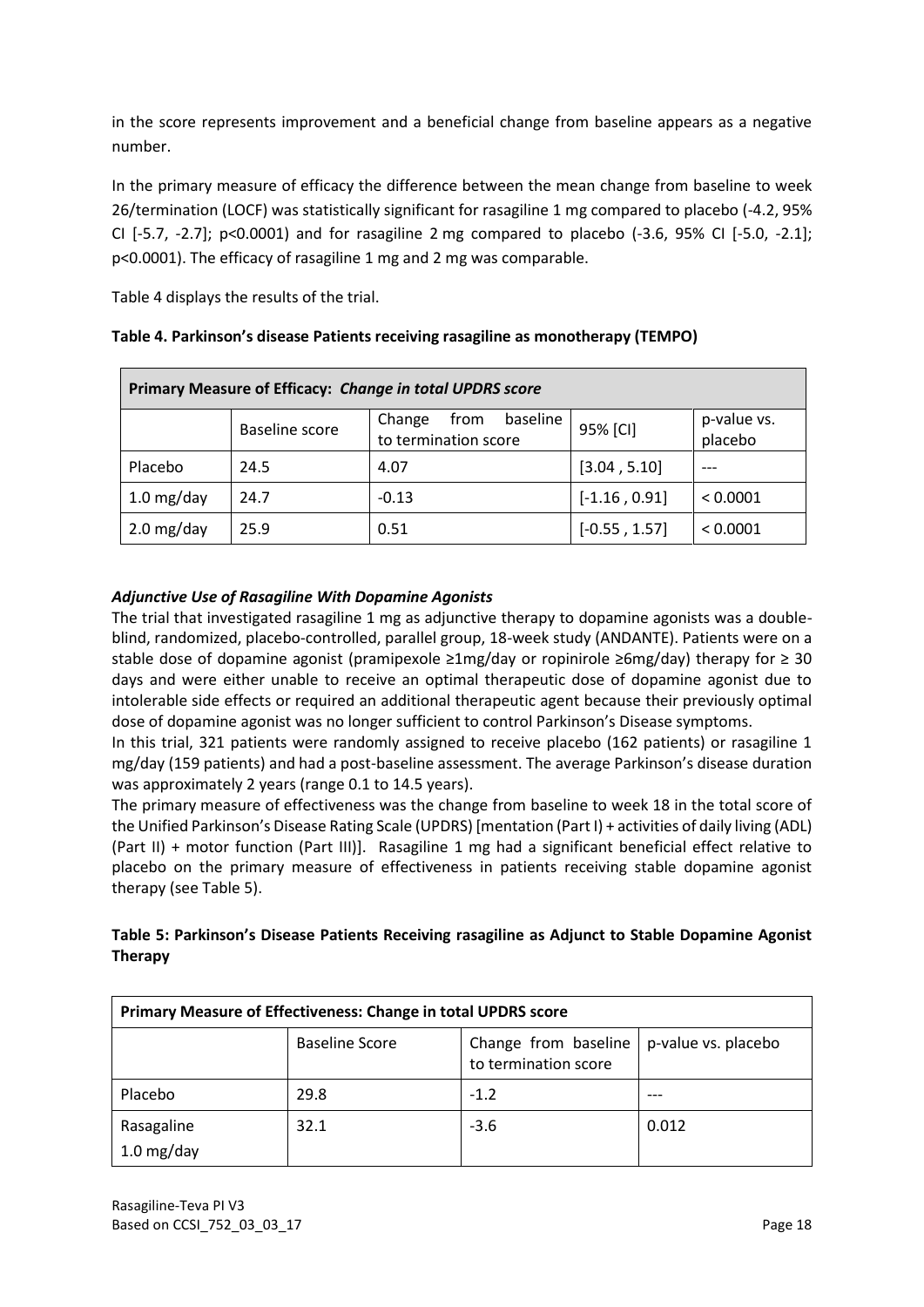#### *Adjunct Use of Rasagiline With Levodopa*

Patients had Parkinson's disease for an average of 9 years (range 5 months to 33 years) in both studies, had been taking levodopa for an average of 8 years (range 5 months to 32 years), and had been experiencing motor fluctuations for approximately 3 to 4 years (range 1 month to 23 years). Patients were also allowed to take stable doses of additional anti-PD medications at entry into the trials. In both trials, approximately 65% of patients were on dopamine agonists and in the North American study approximately 35% were on entacapone. The primary analysis was in the intention to treat (ITT) population.

In both trials the primary measure of efficacy was the change from baseline to the end of the treatment period in the mean number of hours that were spent in the "OFF" state during the day (determined from "24-hour" home diaries completed for 3 days prior to each of the assessment visits). The secondary measures of efficacy included global assessments of improvement by the examiner, ADL subscale scores when OFF and UPDRS motor while ON.

In the first trial (LARGO), patients were randomly assigned to receive placebo (229 patients), or rasagiline 1 mg/day (231 patients) or the COMT inhibitor, entacapone, 200 mg taken along with scheduled doses of levodopa/decarboxylase inhibitor (227 patients), and were treated for 18 weeks. Patients averaged approximately 5.6 hours daily in the "OFF" state at baseline as confirmed by home diaries and were taking 3 to 10 daily doses of levodopa/decarboxylase inhibitor. In the analysis of the measures of efficacy there was no direct comparison between rasagiline and entacapone; rasagiline 1mg/day and entacapone with each levodopa dose were each separately compared to placebo. The comparison between entacapone and placebo serves for validation and exploratory purposes.

In the second trial (PRESTO), patients were randomly assigned to receive placebo (159 patients), rasagiline 0.5 mg/day (164 patients) or rasagiline 1 mg/day (149 patients), and were treated for 26 weeks. Patients averaged approximately 6 hours daily in the "OFF" state at baseline, as confirmed by home diaries.

In LARGO, the mean difference in the number of hours spent in the "OFF" state compared to placebo was -0.78h, 95% CI [-1.18, -0.39h], p=0.0001. The mean total daily decrease in the OFF time was similar in the entacapone group (-0.80h,  $95\%$  CI [-1.20, -0.41], p<0.0001) to that observed in the rasagiline 1 mg group. In PRESTO, the mean difference compared to placebo was -0.94h, 95% CI [-1.36, -0.51], p<0.0001. There was also a statistically significant improvement over placebo with the rasagiline 0.5 mg group, yet the magnitude of improvement was lower.

The observed decrease in total daily OFF time were accounted for by an increase in total daily ON time (adjusted mean difference 0.86 h, 95% CI [0.47, 1.26] for rasagiline 1 mg vs. placebo in the first trial, 1.02h 95% CI [0.59, 1.46] in the second trial). This was predominantly found to be for "good" ON ("ON1") time, with a similar magnitude of improvement between studies (0.81h, 95% CI [0.36, 1.27] for LARGO, 0.78h, 95% CI [0.26, 1.31] for PRESTO). In LARGO, there was almost no change in the amount of "troublesome" ON ("ON2") compared with baseline (adjusted mean difference vs. placebo 0.09h, 95% CI [-0.28, 0.46], p=0.6209). In PRESTO, "ON2" time increased slightly but significantly for rasagiline 1 mg (adjusted mean difference vs. placebo 0.37 h [95% CI 0.00, 0.74] p= 0.0479), though was almost unchanged for rasagiline 0.5 mg. In these studies the change in levodopa dose was allowed only in the first six weeks of treatment.

Tables 6 and 7 below display the results of the two studies: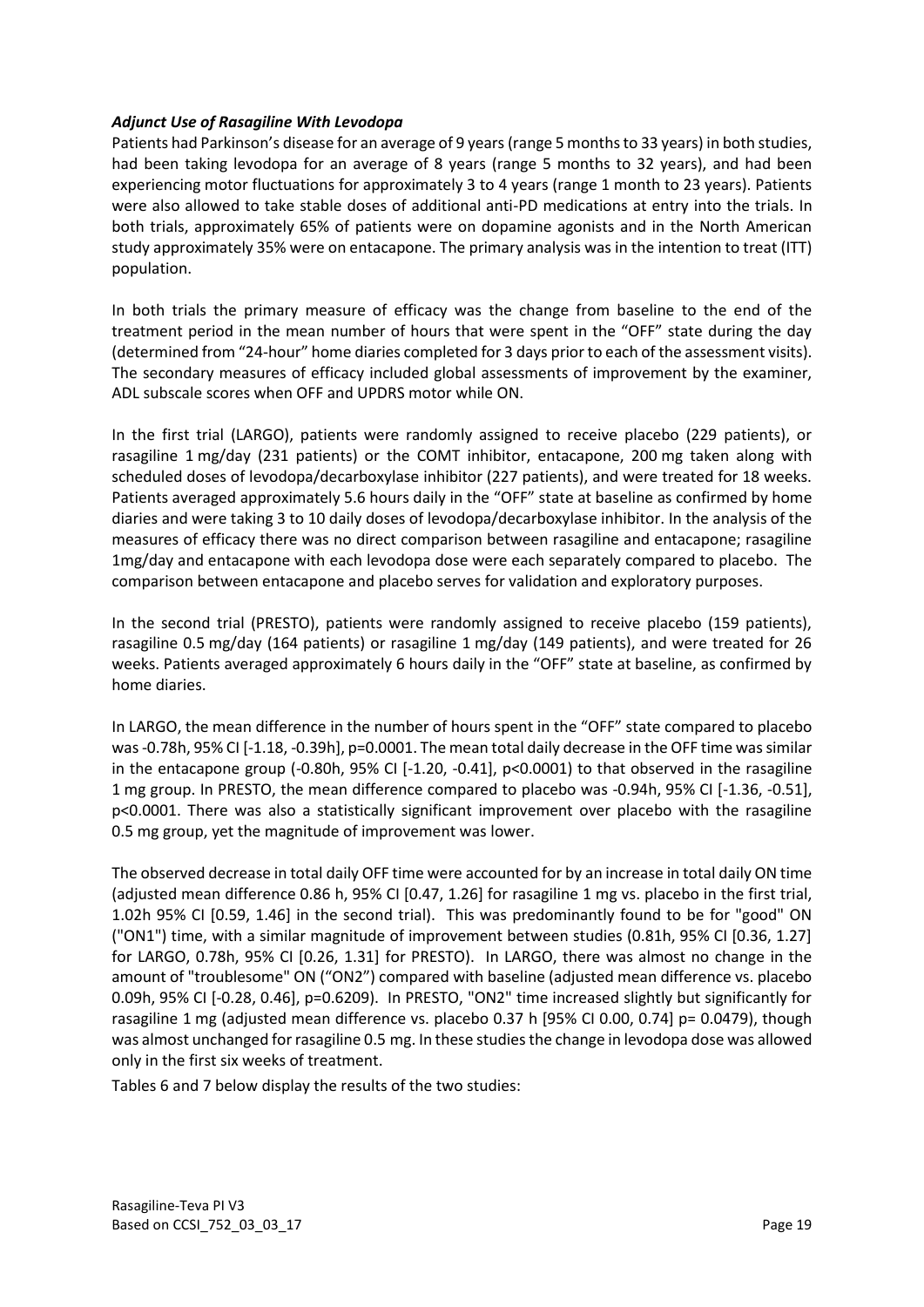| Primary Measure of Efficacy: Change in mean total daily "OFF" time |                            |                                                                          |                  |                          |  |
|--------------------------------------------------------------------|----------------------------|--------------------------------------------------------------------------|------------------|--------------------------|--|
|                                                                    | <b>Baseline</b><br>(hours) | from<br>baseline<br>Change<br>to treatment period (hours)                | 95% [CI]         | p-value vs.<br>placebo   |  |
| Placebo                                                            | 5.54                       | $-0.40$                                                                  | $[-0.69, -0.10]$ | $\overline{\phantom{a}}$ |  |
| $1.0$ mg/day                                                       | 5.58                       | $-1.18$                                                                  | $[-1.47, -0.88]$ | 0.0001                   |  |
| Entacapone,<br>200 mg/LD dose                                      | 5.58                       | $-1.20$                                                                  | $[-1.49, -0.90]$ | < 0.0001                 |  |
| <b>Secondary Measures of Efficacy</b>                              |                            |                                                                          |                  |                          |  |
|                                                                    | <b>Baseline</b>            | Change from baseline to<br>termination score                             | 95% [CI]         | p-value vs.<br>placebo   |  |
| Global Improvement score, rated by the Examiner                    |                            |                                                                          |                  |                          |  |
| Placebo                                                            | $---$                      | $-0.37$                                                                  | $[-0.51, -0.23]$ | $---$                    |  |
| $1.0$ mg/day                                                       | $---$                      | $-0.86$                                                                  | $[-1.00, -0.72]$ | < 0.0001                 |  |
| Entacapone,<br>200 mg/LD dose                                      | $---$                      | $-0.72$                                                                  | $[-0.86, -0.59]$ | 0.0002                   |  |
|                                                                    |                            | <b>UPDRS ADL (Activities of Daily Living) subscale score while "OFF"</b> |                  |                          |  |
| Placebo                                                            | 18.8                       | $-0.63$                                                                  | $[-1.22, -0.05]$ | $---$                    |  |
| $1.0$ mg/day                                                       | 18.9                       | $-2.34$                                                                  | $[-2.92, -1.76]$ | < 0.0001                 |  |
| Entacapone,<br>200 mg/LD dose                                      | 19.0                       | $-2.01$                                                                  | $[-2.59, -1.44]$ | 0.0006                   |  |
| <b>UPDRS Motor subscale score while "ON"</b>                       |                            |                                                                          |                  |                          |  |
| Placebo                                                            | 23.7                       | $-0.48$                                                                  | $[-1.48, 0.53]$  | $---$                    |  |
| $1.0$ mg/day                                                       | 23.7                       | $-3.41$                                                                  | $[-4.41, -2.42]$ | < 0.0001                 |  |
| Entacapone,<br>200 mg/LD dose                                      | 23.0                       | $-3.21$                                                                  | $[-4.20, -2.21]$ | < 0.0001                 |  |

## **Table 6 Parkinson's disease Patients Receiving rasagiline as Adjunct Therapy to Levodopa (LARGO)<sup>1</sup>**

**1 the results for each group are relative to placebo; there is no direct comparison between rasagiline and entacapone**

#### **Table 7 Parkinson's Disease Patients Receiving rasagiline as Adjunct to Levodopa Therapy (PRESTO)**

| Primary Measure of Efficacy: Change in mean total daily "OFF" time |                  |                                                        |                  |                           |  |  |
|--------------------------------------------------------------------|------------------|--------------------------------------------------------|------------------|---------------------------|--|--|
|                                                                    | Baseline (hours) | from baseline to<br>Change<br>treatment period (hours) | [CI]             | p-value<br>VS.<br>placebo |  |  |
| Placebo                                                            | 6.0              | $-0.91$                                                | $[-1.22, -0.60]$ | $---$                     |  |  |
| $0.5 \text{ mg/day}$                                               | 6.0              | $-1.41$                                                | $[-1.70, -1.11]$ | 0.0199                    |  |  |
| $1.0$ mg/day                                                       | 6.3              | $-1.85$                                                | $[-2.16, -1.53]$ | < 0.0001                  |  |  |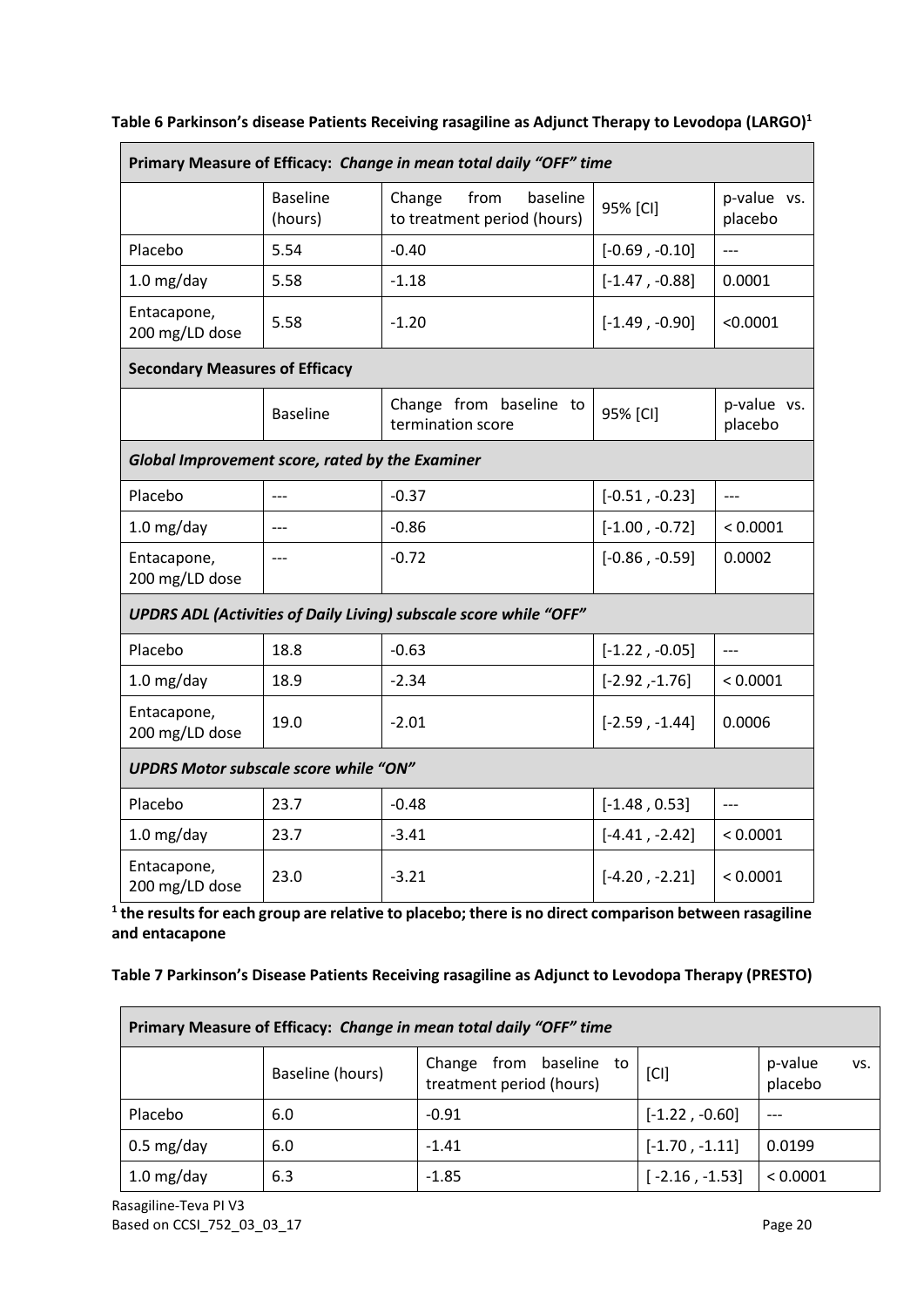| <b>Secondary Measures of Efficacy</b>                                    |                  |                                              |                  |                           |  |  |
|--------------------------------------------------------------------------|------------------|----------------------------------------------|------------------|---------------------------|--|--|
|                                                                          | Baseline (score) | Change from baseline to<br>termination score | [CI]             | p-value<br>VS.<br>placebo |  |  |
| Global Improvement score, rated by the Examiner                          |                  |                                              |                  |                           |  |  |
| Placebo                                                                  | ---              | $-0.02$                                      | $[-0.21, 0.16]$  | ---                       |  |  |
| $0.5 \text{ mg/day}$                                                     |                  | $-0.41$                                      | $[-0.59, -0.22]$ | 0.0027                    |  |  |
| $1.0$ mg/day                                                             |                  | $-0.70$                                      | $[-0.89, -0.51]$ | < 0.0001                  |  |  |
| <b>UPDRS ADL (Activities of Daily Living) subscale score while "OFF"</b> |                  |                                              |                  |                           |  |  |
| Placebo                                                                  | 15.5             | 0.78                                         | [0.13, 1.43]     | $---$                     |  |  |
| $0.5 \text{ mg/day}$                                                     | 15.7             | $-0.42$                                      | $[-1.06, 0.21]$  | 0.0075                    |  |  |
| $1.0$ mg/day                                                             | 15.6             | $-0.56$                                      | $[-1.22, 0.11]$  | 0.0040                    |  |  |
| <b>UPDRS Motor subscale score while "ON"</b>                             |                  |                                              |                  |                           |  |  |
| Placebo                                                                  | 20.8             | 1.89                                         | [0.68, 3.10]     | $---$                     |  |  |
| $0.5 \text{ mg/day}$                                                     | 21.4             | $-1.02$                                      | $[-2.18, 0.14]$  | 0.0007                    |  |  |
| $1.0$ mg/day                                                             | 21.0             | $-0.98$                                      | $[-2.19, 0.23]$  | 0.0011                    |  |  |

## **5.2 PHARMACOKINETIC PROPERTIES**

#### **Absorption**

Rasagiline is rapidly absorbed, reaching peak plasma concentration (Cmax) in approximately 0.5 hours. The absolute bioavailability of rasagiline after a single oral dose is about 36%. First pass metabolism is responsible for the incomplete bioavailability.

Food does not affect the Tmax of rasagiline, although Cmax and exposure (AUC) are decreased by approximately 60% and 20%, respectively, when the drug is taken with a high fat meal. Because AUC is not significantly affected, rasagiline can be administered with or without food.

#### **Distribution**

The mean volume of distribution following a single i.v. dose is 243 L indicating that there is significant tissue uptake of rasagiline. In vitro plasma protein binding ranges from 88-94% with mean extent of binding of 61-63% to human albumin over the concentration range of 1-100 ng/ml.

#### **Metabolism**

Rasagiline undergoes almost complete biotransformation in the liver prior to excretion. The metabolism of rasagiline proceeds through two main pathways: N-dealkylation and/or hydroxylation to yield: 1-aminoindan, 3-hydroxy-N-propargyl-1-aminoindan and 3 hydroxy-1-aminoindan. In vitro experiments indicate that both routes of rasagiline metabolism are dependent on cytochrome P450 (CYP) system, with CYP 1A2 being the major isoenzyme involved in rasagiline metabolism. Conjugation of rasagiline and its metabolites was also found to be a major elimination pathway to yield glucuronides.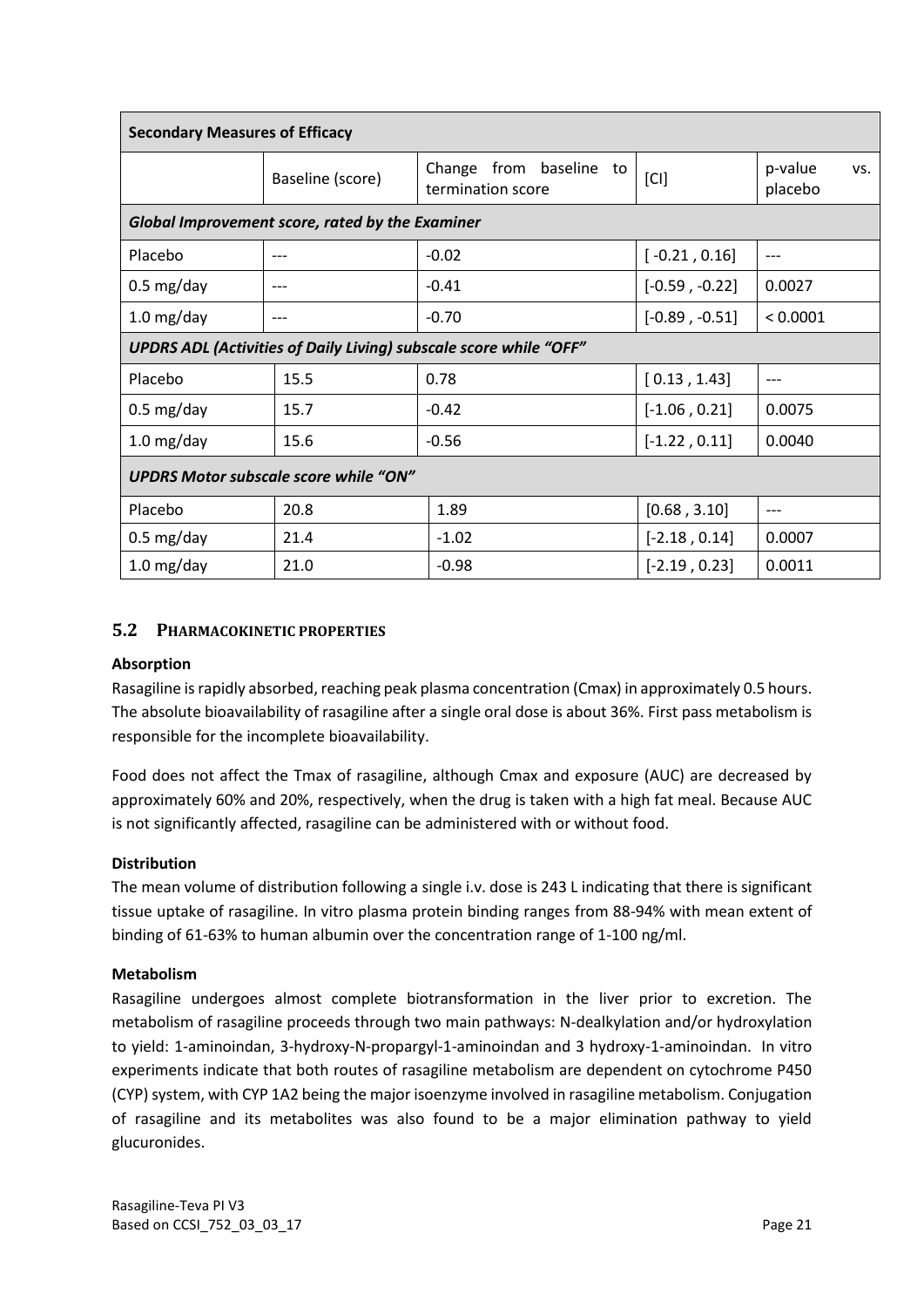#### **Excretion**

After oral administration of 14C-labelled rasagiline, elimination of radioactive material occurred primarily via urine (62.6 %) and secondarily via faeces (21.8 %), with a total recovery of 84.4 % of the dose over a period of 38 days. Less than 1 % of rasagiline is excreted as unchanged drug in urine.

#### **Linearity/non-linearity**

Rasagiline pharmacokinetics are linear for Cmax but show a more than proportional increase in AUC for the 1-2 mg dose range. Its terminal half-life is 0.6-2 hours for the 1 mg dose and longer for higher doses, but there is no correlation with its pharmacological effect due to irreversible inhibition of MAO-B.

#### **Elderly patients**

Population pharmacokinetics analysis in early PD patients on rasagiline monotherapy (n=352) indicates that a decrease in oral clearance is associated with increasing age (e.g. a 30 % decrease in clearance as age increases from 32 to 79 years). Specific studies with elderly subjects have shown that there is no effect of age on rasagiline's pharmacokinetics either as monotherapy or as adjunct to levodopa. Rasagiline was well-tolerated in elderly PD patients in both monotherapy and adjunct therapy and no dosage adjustments are required for the elderly.

#### **Children and adolescents (<18 years)**

Rasagiline has not been investigated in patients below 18 years of age.

#### **Gender**

The pharmacokinetic profile of rasagiline is similar in men and women.

#### **Patients with hepatic impairment**

Following repeat dose administration (7 days) of rasagiline (1mg/day) in subjects with mild hepatic impairment (Child-Pugh score 5-6), AUC and Cmax were increased by 2 fold and 1.4 fold, respectively, compared to healthy subjects. In subjects with moderate hepatic impairment (Child-Pugh score 7-9), AUC and Cmax were increased by 7 fold and 2 fold, respectively, compared to healthy subjects (**see Section 4.3**).

#### **Patients with renal impairment**

Following repeat dose administration (7 days) of rasagiline (1mg/day) in subjects with mild renal impairment (CLcr 50-80 mL/min), slightly higher AUC was observed, while Cmax was unchanged. In subjects with moderate renal impairment (CLcr 30-49 mL/min), a lower Cmax (44 %) and AUC (17 %) compared to healthy subjects was observed. An additional study in moderately renal impaired patients demonstrated similar results. Since impaired renal function has little influence on rasagiline pharmacokinetics, it can be administered at the recommended dose to subjects with moderate renal impairment.

#### **5.3 PRECLINICAL SAFETY DATA**

#### **Genotoxicity**

In the presence of metabolic activation, rasagiline was clastogenic *in vitro* in chromosomal aberration assays in human lymphocytes and in the mouse lymphoma tk assay. Rasagiline was negative in bacterial reverse mutation assays *in vitro* (in the presence and absence of metabolic activation) and *in vivo* assays (unscheduled DNA synthesis assay, mouse micronucleus assay). Rasagiline was also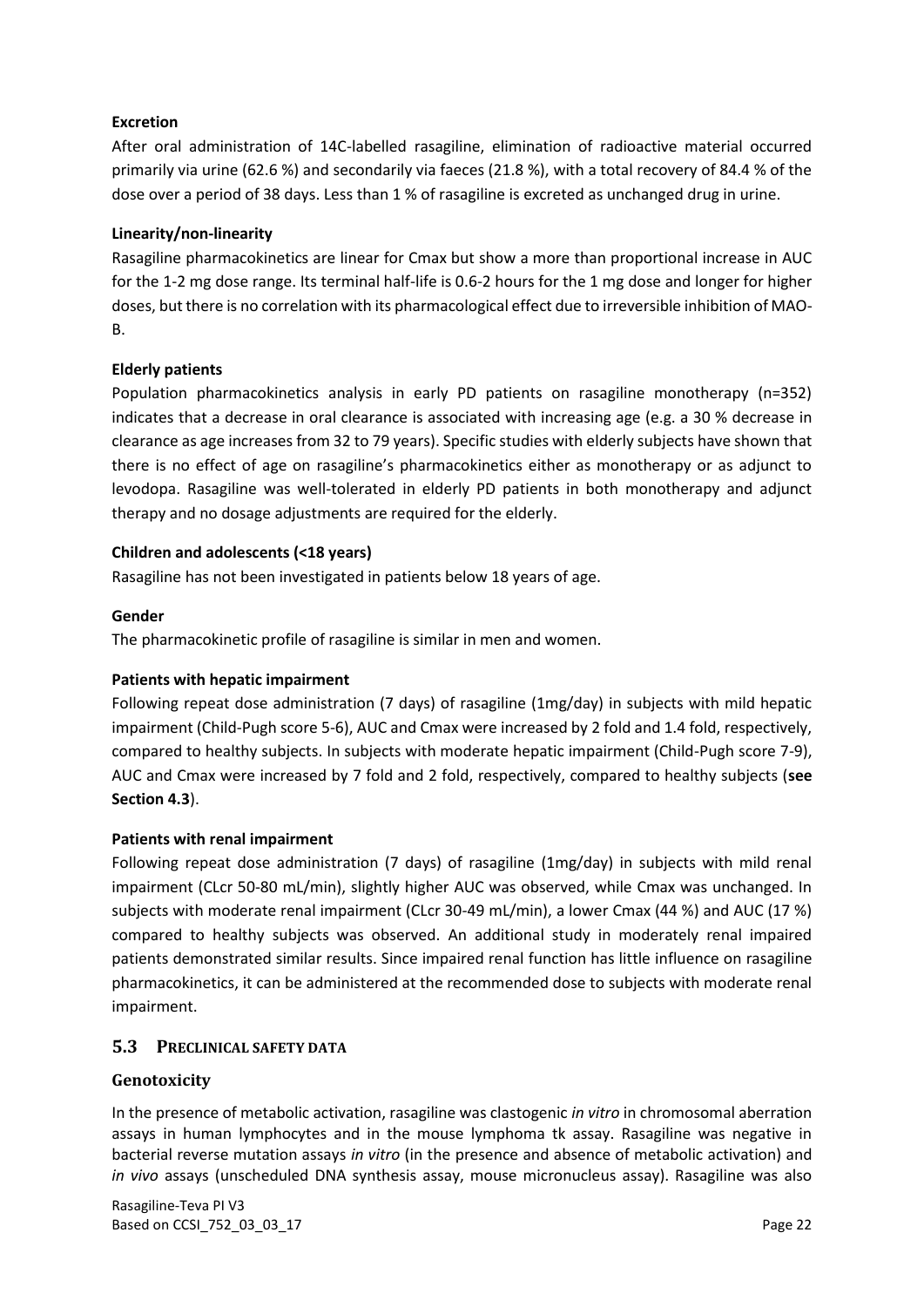negative in the *in vivo* micronucleus assay in mice when administered in combination with levodopa/carbidopa.

#### **Carcinogenicity**

Two year oral carcinogenicity studies were conducted in mice at doses of 1, 15 and 45 mg/kg/day, and in rats at doses of 0.3, 1 and 3 mg/kg/day (males) or 0.5, 2, 5 and 17 mg/kg/day (females). In rats there were no increases in tumours; plasma exposures (AUC) at the highest doses were about 80 times (males) and 450 times (females) the anticipated human exposure at the maximum recommended clinical dose (1mg/day). In mice, there was an increase in lung tumours (combined adenomas/carcinomas) at 15 and 45 mg/kg/day in both sexes. Plasma exposures (AUC) at these doses were about 180 times and greater than 470 times the anticipated human exposures at the maximum recommended clinical dose (1mg/day), while exposure at the no-effect dose (1mg/kg/day) was about 5 times anticipated clinical exposure.

The carcinogenic potential of rasagiline administered in combination with levodopa/ carbidopa has not been examined.

# **6 PHARMACEUTICAL PARTICULARS**

#### **6.1 LIST OF EXCIPIENTS**

Mannitol, colloidal anhydrous silica, maize starch, pregelatinised maize starch, stearic acid and purified talc.

#### **6.2 INCOMPATIBILITIES**

Incompatibilities were either not assessed or not identified as part of the registration of this medicine.

#### **6.3 SHELF LIFE**

3 Years

#### **6.4 SPECIAL PRECAUTIONS FOR STORAGE**

Store below 25ºC

#### **6.5 NATURE AND CONTENTS OF CONTAINER**

Blisters: 10, 30 tablets.

#### **6.6 SPECIAL PRECAUTIONS FOR DISPOSAL**

In Australia, any unused medicine or waste material should be disposed of by taking to your local pharmacy.

#### **6.7 PHYSICOCHEMICAL PROPERTIES**

#### **Chemical structure**

Chemical name: N-propargyl-1(R)-aminoindan mesilate

Empirical formula:  $(C_{12}H_{13}N)$ . CH<sub>4</sub>SO<sub>3</sub>